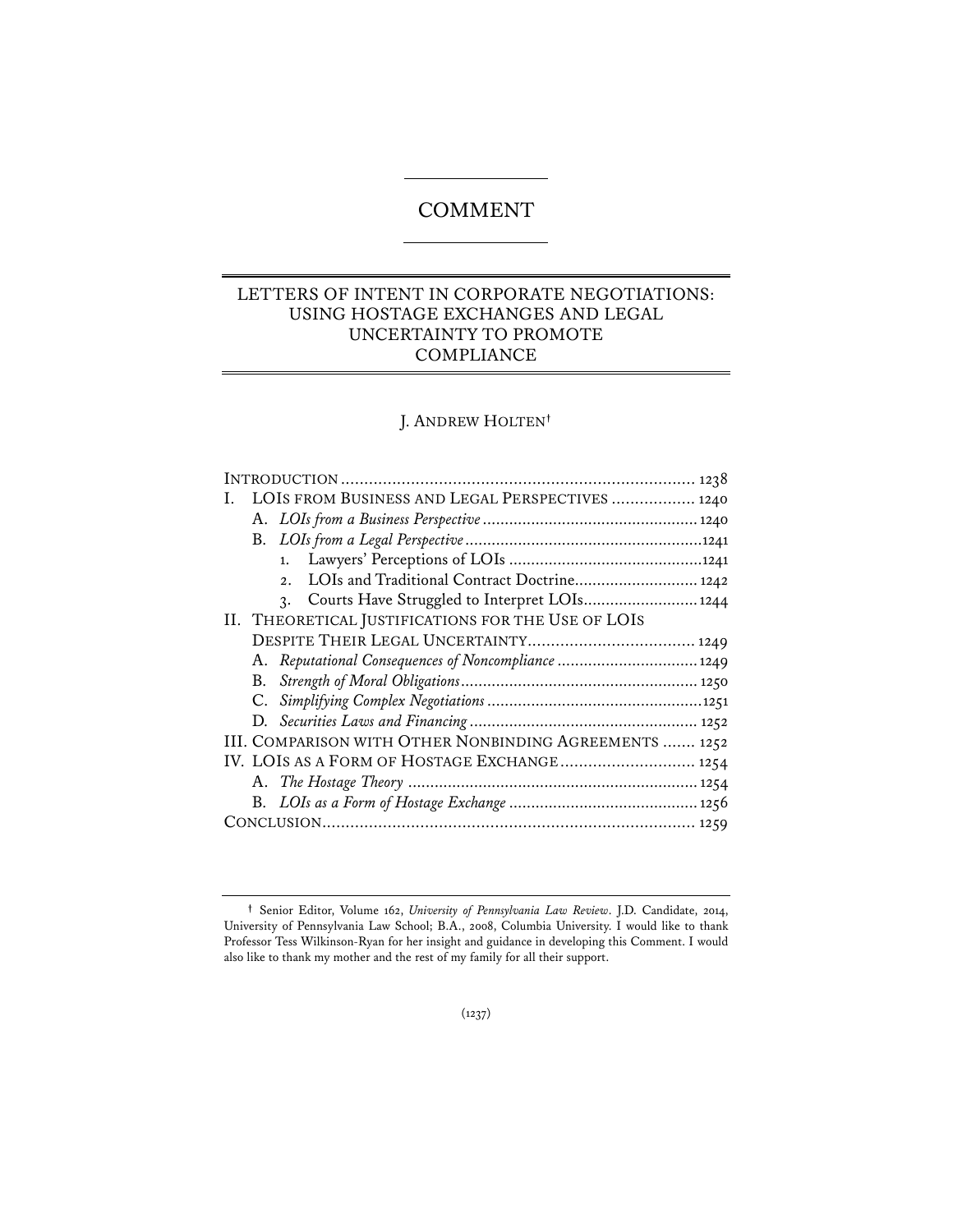### INTRODUCTION

Letters of intent (LOIs) are fundamental building blocks of many corporate transactions. Although their form and terms vary, LOIs are used predominantly to communicate parties' agreement to the basic structure of a deal and a mutual desire to continue negotiating.**<sup>1</sup>** They are commonly called "agreements to agree" or, somewhat oxymoronically, "nonbinding agreements."**<sup>2</sup>** In almost every respect, these agreements are contracts except they aren't supposed to be. They state that the parties agree, while also stating that the parties don't agree yet. Under a traditional legal analysis, these agreements pose a problem: either there is an enforceable contract or there isn't one. It's no wonder that LOIs have been described as the contractual equivalent of being "almost pregnant."**<sup>3</sup>**

Nevertheless, business professionals value these almost-binding agreements. When two companies sign an LOI, the parties often view it as a reason to celebrate. An LOI is considered a major milestone in the lifecycle of many transactions.**<sup>4</sup>**

Lawyers, however, are less enthusiastic. One prominent corporate lawyer went so far as to describe LOIs as "an invention of the devil [that] should be avoided at all costs."**<sup>5</sup>** Case law provides numerous examples of the potential legal pitfalls of using LOIs. In *Texaco, Inc. v. Pennzoil, Co.*, one of the most prominent cases involving LOIs, the court held a supposed LOI to be a binding contract, which ultimately cost Texaco \$8.5 billion.**<sup>6</sup>** Although such a large recovery is rare, the legal conclusion is not. Courts frequently find LOIs to be binding contracts,<sup>7</sup> but just as often find similar LOIs to be

**5** Andrew R. Klein, Comment, *Devil's Advocate: Salvaging the Letter of Intent*, 37 EMORY L.J. 139, 139 n.1 (1988) (quoting Stephen R. Volk, a former senior partner of Shearman & Sterling LLP, New York, New York).

**6** 729 S.W.2d 768, 866 (Tex. App. 1987).

**7** *See, e.g.*, S. Colo. MRI, Ltd. v. Med-Alliance, Inc., 166 F.3d 1094, 1099 (10th Cir. 1999) (finding an LOI binding based on the conclusion that the parties waived the requirement of a final writing by their actions); Hoxeng v. Topeka Broadcomm, Inc., 911 F. Supp. 1323, 1331 (D. Kan. 1996) (finding an LOI binding because the parties' actions reflected an intent to be bound); Krauth v. Exec. Telecard, Ltd., 890 F. Supp. 269, 293-95 (S.D.N.Y. 1995) (finding an LOI binding based on a multifactor analysis).

**<sup>1</sup>** Judith Silver, *The Letter of Intent: Why Business People Love 'Em and Lawyers Hate 'Em*, COOLLAWYER, https://www.coollawyer.com/webfront/internet\_law\_library/articles/law\_library\_letter\_ of\_intent\_article.php (last visited Mar. 22, 2014).

**<sup>2</sup>** Robert M. Lloyd, *Making Contracts Relevant: Thirteen Lessons for the First-Year Contracts Course*, 36 ARIZ. ST. L.J. 257, 282 (2004).

**<sup>3</sup>** Silver, *supra* note 1.

**<sup>4</sup>** *See* Gregory G. Gosfield, *The Structure and Use of Letters of Intent as Prenegotiation Contracts for Prospective Real Estate Transactions*, 38 REAL PROP. PROB. & TR. J. 99, 100 (2003) (describing the importance of LOIs in the real estate context).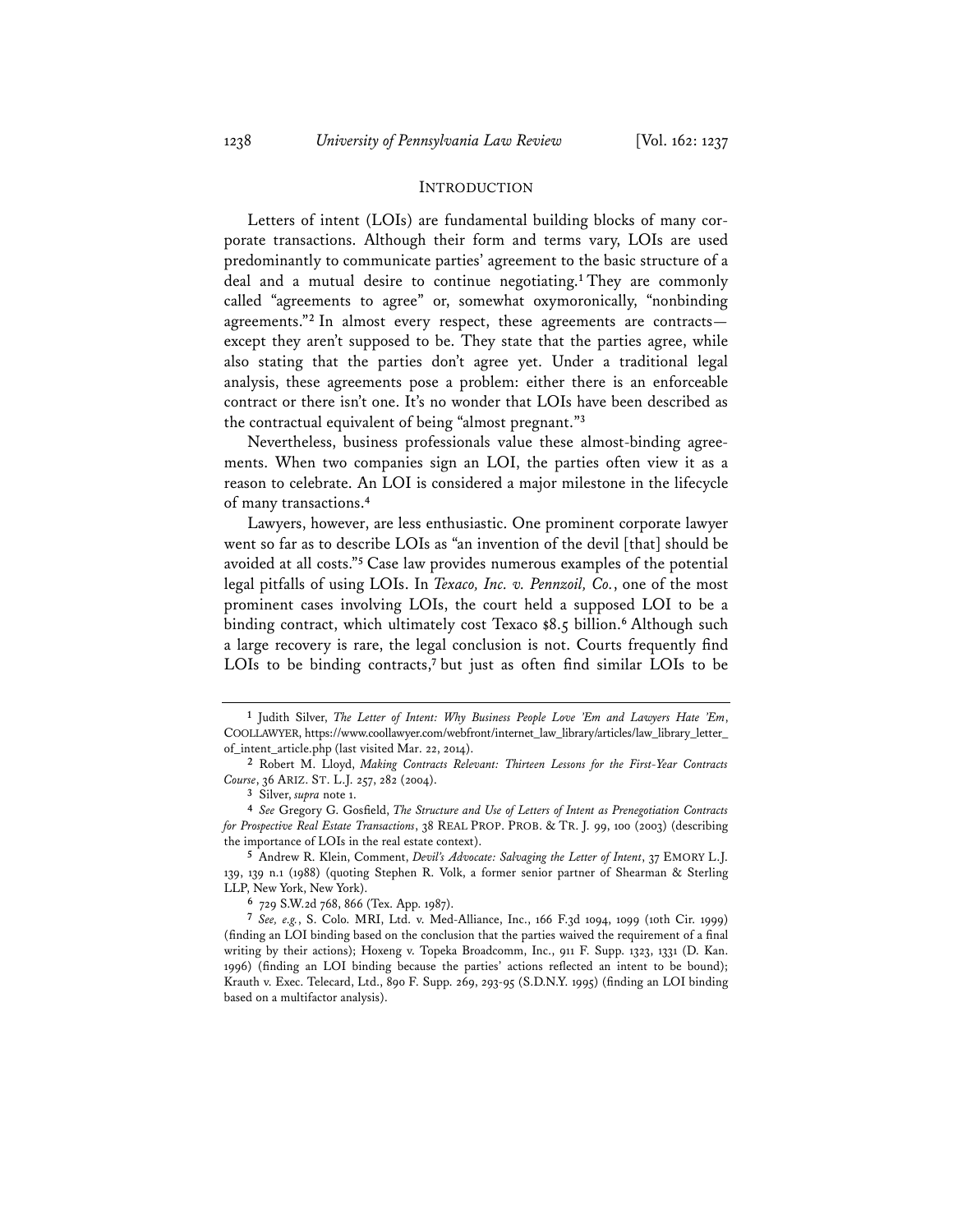unenforceable.**<sup>8</sup>** In the words of the late E. Allan Farnsworth, "It would be difficult to find a less predictable area of contract law."**<sup>9</sup>**

If parties cannot predict the legal effect of LOIs, why are they used so frequently? Many explanations have been proposed, yet none adequately addresses the element of legal unpredictability that inheres in LOIs. In fact, the leading explanations do not identify a meaningful relationship between LOIs and contract law. This Comment identifies how legal unpredictability affects the operation of LOIs as a negotiating tool and ultimately concludes that LOIs manipulate legal unpredictability to the parties' mutual advantage. Specifically, this Comment argues that signing an LOI facilitates an economic hostage exchange that aligns counterparties' incentives, decreases both parties' abilities to act strategically, and makes completion of the transaction more likely.

Part I provides an overview of how LOIs are viewed from business and legal perspectives, highlighting the difficulty that courts have encountered when interpreting LOIs within the framework of traditional contract doctrine. Part II considers the most common justifications for why LOIs are used *despite* their legal uncertainty and explains why these justifications are incomplete. Part III compares LOIs with other forms of nonbinding agreements, noting the differences between each and concluding that the unique attributes of LOIs call for a unique explanation of how they operate. Part IV presents the principal thesis that LOIs are useful precisely *because* of their legal uncertainty. To further this thesis, it demonstrates how parties executing LOIs strategically manipulate uncertainty in the American legal system to create a form of economic hostage exchange. Finally, Part IV provides an overview of the hostage-exchange theory and applies it to LOIs.

**<sup>8</sup>** *See, e.g.*, Rennick v. O.P.T.I.O.N. Care, Inc., 77 F.3d 309, 316 (9th Cir. 1996) (finding an LOI nonbinding despite later actions intended to finalize the deal); Empro Mfg. Co. v. Ball-Co Mfg., Inc., 870 F.2d 423, 425-26 (7th Cir. 1989) (finding an LOI nonbinding based on specific language in the agreement); JamSports & Entm't, LLC v. Paradama Prods., Inc., 336 F. Supp. 2d 824, 846 (N.D. Ill. 2004) (finding an LOI nonbinding as to certain terms because it was conditioned on a final agreement); Interway, Inc. v. Alagna, 407 N.E.2d 615, 620-21 (Ill. App. Ct. 1980) (finding an LOI nonbinding based on the conditional language of the writing); Cabot Corp. v. AVX Corp., 863 N.E.2d 503, 513 (Mass. 2007) (finding an LOI nonbinding despite certain terms the parties intended to be binding).

**<sup>9</sup>** E. Allan Farnsworth, *Precontractual Liability and Preliminary Agreements: Fair Dealing and Failed Negotiations*, 87 COLUM. L. REV. 217, 259-60 (1987) ("In doubtful cases, courts have looked to many factors, but no single factor is likely to be decisive. Often the final decision is left to the trier of the facts." (footnote omitted)).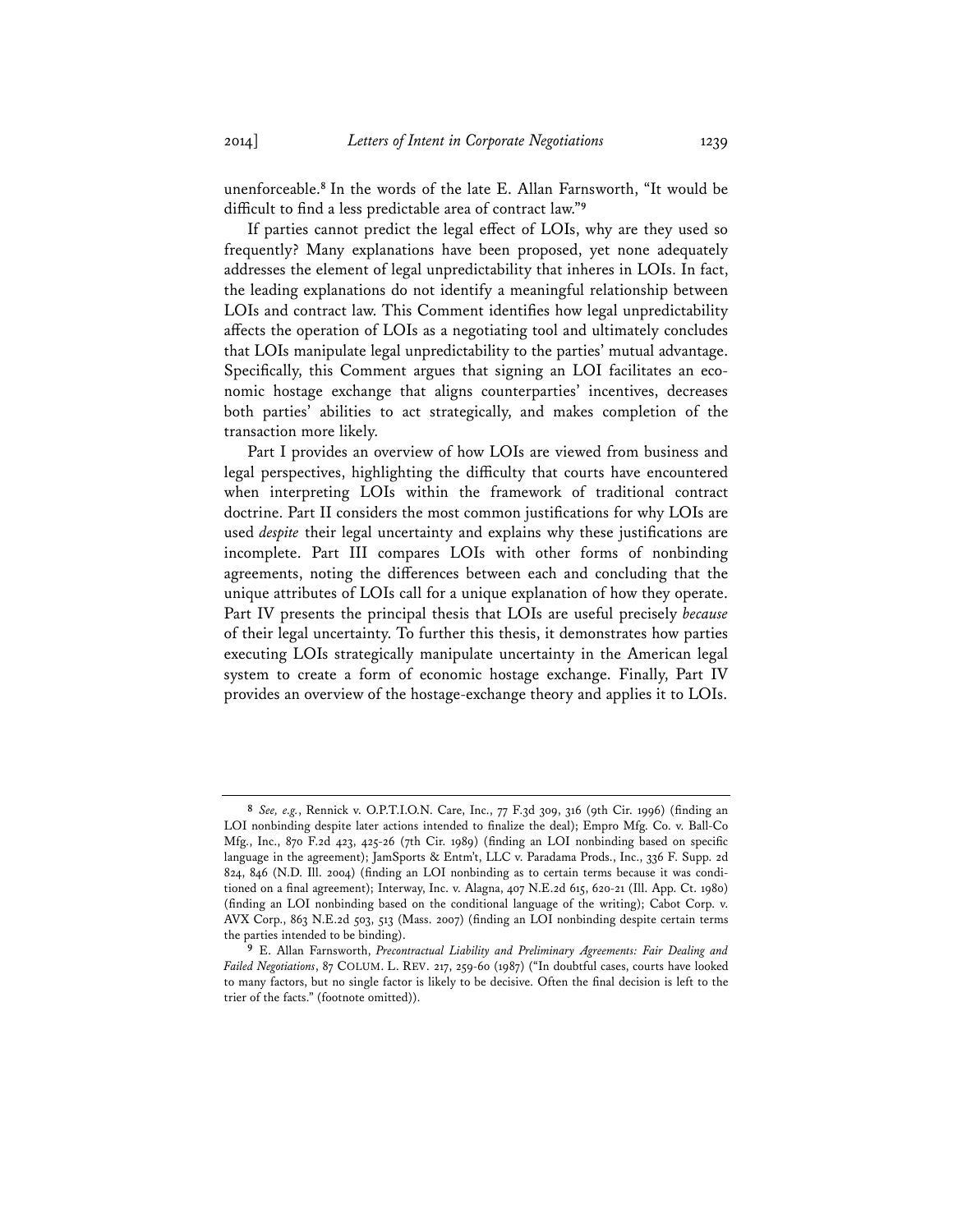#### I. LOIS FROM BUSINESS AND LEGAL PERSPECTIVES

### A. *LOIs from a Business Perspective*

Business professionals use LOIs in a wide variety of settings. Most commonly, LOIs are used in "transactions involving the sale of goods and services, financing transactions, and real estate transactions."**<sup>10</sup>** They are also common in M&A transactions.**<sup>11</sup>** Regardless of the business transaction they are used in, all LOIs reflect the parties' preliminary agreements or understandings with respect to a *future* contract. Therefore, they are by definition precontractual rather than contractual.**<sup>12</sup>** As such, they are not intended to be fully binding.**<sup>13</sup>** This is true even when, as is often the case, an LOI contains certain terms that the parties intend to be binding; when it resembles a lengthy, complex contract in every respect; and when both parties sign it.**<sup>14</sup>**

Although the use of LOIs is widespread, there is no consensus among business professionals as to why they are useful. Rather, corporate executives give a multitude of nonspecific justifications for their use.**<sup>15</sup>** For example, an LOI has been said to serve as "a mere gesture showing interest in the possibility of a transaction" or it may be "an orderly collection of the necessary contractual terms ready to be binding, but missing the key ingredient—the intent to be bound."**<sup>16</sup>** Others believe LOIs "set[] the binding ground rules of a negotiation," or, more generally, "provide some context to the interest of the parties" in a vague, nonbinding fashion.**<sup>17</sup>**

Business professionals value vagueness as a positive attribute of LOIs, and ambiguity**<sup>18</sup>** is often intended.**<sup>19</sup>** It has been suggested that LOIs' ambiguity helps negotiating parties avoid "direct confrontation and deadlock," and that

**<sup>10</sup>** RALPH B. LAKE & UGO DRAETTA, LETTERS OF INTENT AND OTHER PRECON-TRACTUAL DOCUMENTS: COMPARATIVE ANALYSIS AND FORMS 3 (2d ed. 1994).

**<sup>11</sup>** *Id. See generally* DONALD M. DEPAMPHILIS, MERGERS, ACQUISITIONS, AND OTHER RESTRUCTURING ACTIVITIES 177 (6th ed. 2012) (explaining the role of LOIs in the typical M&A process).

**<sup>12</sup>** LAKE & DRAETTA, *supra* note 10, at 5-6 ("A letter of intent may be defined as a precontractual written instrument that reflects preliminary agreements or understandings of one or more parties to a future contract.").

**<sup>13</sup>** *Id.* at 7-8 (noting that case law supports the proposition that LOIs are nonobligatory).

**<sup>14</sup>** *Id.* at 9.

**<sup>15</sup>** *See* Gosfield, *supra* note 4, at 106.

**<sup>16</sup>** *Id.*

**<sup>17</sup>** *Id.* at 100.

**<sup>18</sup>** Despite the formal distinction between ambiguity and vagueness, this Comment uses the terms interchangeably to connote a lack of clarity that is generally expected in a final, binding contract.

**<sup>19</sup>** *See* LAKE & DRAETTA, *supra* note 10, at 11 (noting that "ambiguity and obscurity may not be entirely unintentional").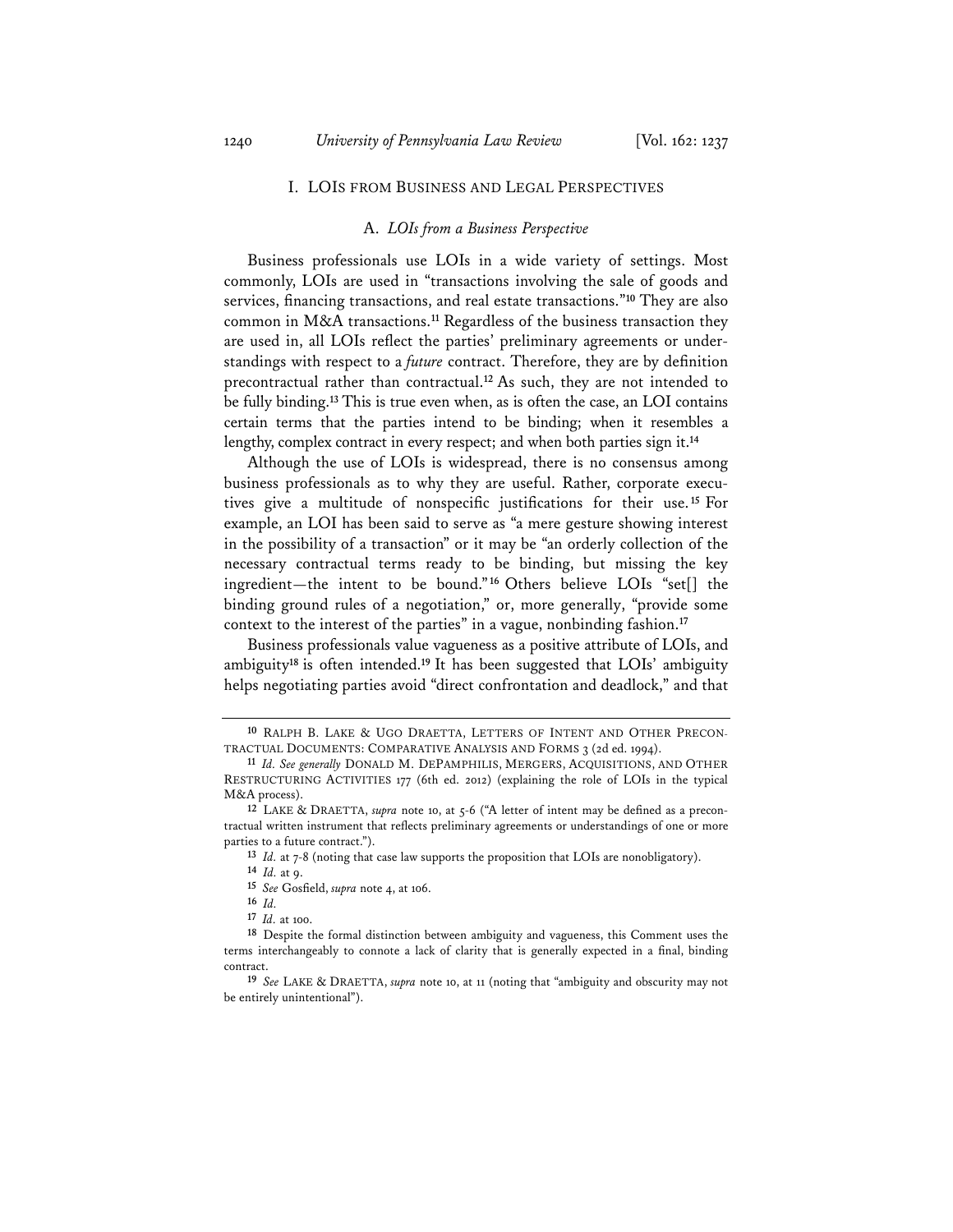parties often "present nonbinding terms ambiguously with the expectation that the ambiguity will be resolved when the terms become binding."**<sup>20</sup>**

While LOIs are characterized by a lack of clarity, one point is clear: LOIs do *something*—whether easily identified or not—to move parties closer to a final agreement. The frequency of their use and the sophistication of the parties that use them provide the best evidence of this conclusion.**<sup>21</sup>**

### B. *LOIs from a Legal Perspective*

### 1. Lawyers' Perceptions of LOIs

Lawyers generally dislike LOIs. LOIs' contractual form coupled with their intentionally nonbinding quality place them in an "unclear gray zone" of contract law.**<sup>22</sup>** While business professionals might view this coupling as a positive characteristic, contract lawyers view the coupling as inherently contradictory. Further, lawyers tend to equate ambiguity and uncertainty with poor lawyering because these characteristics invite litigation<sup>23</sup> as well as strategic behavior from counterparties.**<sup>24</sup>** The ultimate legal effects of LOIs have been described as possibly "ruinous."**<sup>25</sup>** If litigated, courts often ignore the business context in which LOIs were executed and analyze them "as typical contracts, focusing on the sufficiency of their terms and on the parties' 'intent.'"**26** Courts must use traditional contract doctrine to determine the intent of the parties manifested in an LOI. This creates anxiety

**<sup>20</sup>** Gosfield, *supra* note 4, at 101. It has not, however, been explained how this resolution of the ambiguity eventually occurs.

**<sup>21</sup>** *See* Thomas C. Homburger & James R. Schueller, *Letters of Intent—A Trap for the Unwary*, 37 REAL PROP. PROB. & TR. J. 509, 511 (2002) (noting that sophisticated transactions frequently involve the use of LOIs).

**<sup>22</sup>** LAKE & DRAETTA, *supra* note 10, at 10-11.

**<sup>23</sup>** *See* Gosfield, *supra* note 4, at 101 ("Sometimes binding terms are ambiguous, which adds the risk that a third-party finder of fact will be needed to construe the proper meaning or impose a new one.").

**<sup>24</sup>** *See id.* ("Those who condemn letters of intent for their unpredictability fear the exploitation of that ambiguity as the ulterior strategy of the adverse party."); *see also* LAKE & DRAETTA, *supra* note 10, at 11 ("The examination of a number of letters of intent has shown that behind a stated common intention often lie divergent, unrevealed intentions.").

**<sup>25</sup>** *See* Gosfield, *supra* note 4, at 101 ("The possible ruinous effects of letters of intent should be to no one's surprise. Even when composed under a more temperate humor, a letter of intent can promote confusion because it is necessarily incomplete as to the anticipated transaction. This incompleteness implicitly fosters ambiguity.").

**<sup>26</sup>** Klein, *supra* note 5, at 142.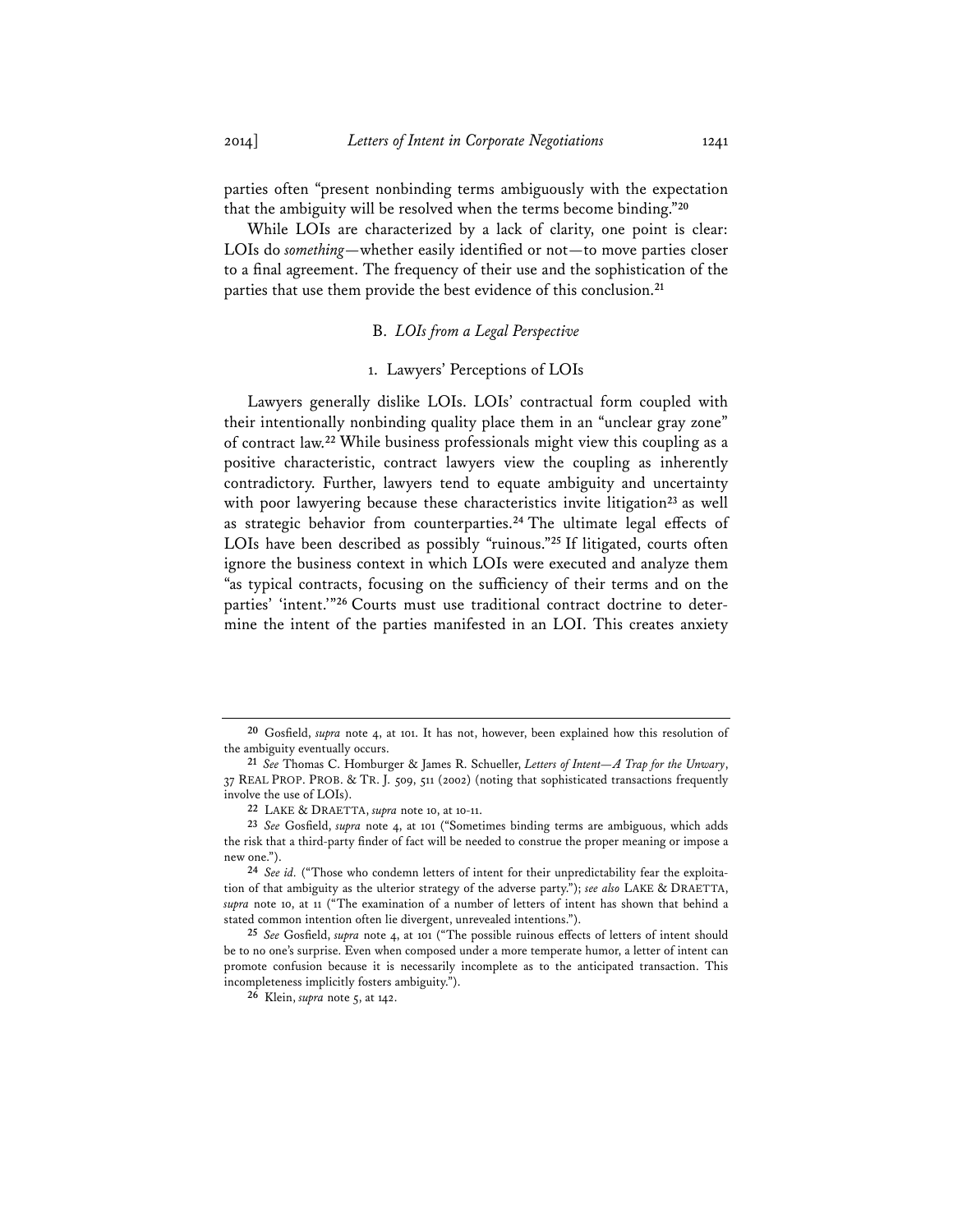for lawyers and challenges for courts because LOIs do not fit neatly within the bounds of standard contract law.**<sup>27</sup>**

## 2. LOIs and Traditional Contract Doctrine

When confronted with a dispute over an ambiguous LOI, traditional contract doctrine provides courts with the basic ground rules for discerning the intent of the parties. That doctrine, however, contains little practical guidance for completing the task. In an attempt to accommodate the realities of modern commerce, shifts in contract doctrine during the twentieth century urged courts to find a binding contract—even when a writing lacked the standard formalities or important terms often included in contracts—if the court concluded from the objective manifestations of the parties that they intended to form a binding contract.**<sup>28</sup>** To further this goal, factfinders have been given a variety of gap-filling tools to assist them if they find a binding contract that lacks certain essential terms.**29** While this development has proven beneficial in many contexts, it has also increased the chance that a court will find a binding contract when the parties did not intend one. This risk is compounded in the case of LOIs, where terms intended to be binding are often placed side-by-side with terms not intended to bind the parties. The relevant provisions of the Restatement (Second) of Contracts (Restatement) and the Uniform Commercial Code (UCC) illustrate the problem.

Sections 33 and 34 of the Restatement are most relevant to a factfinder confronted with an ambiguous LOI. Section 33(3), entitled "Certainty," cautions that "[t]he fact that one or more terms of a proposed bargain are left open or uncertain *may* show that a manifestation of intention is not

**<sup>27</sup>** *See* LAKE & DRAETTA, *supra* note 10, at 18 ("In both common law and civil law countries the use of letters of intent has outpaced the development of their jurisprudence. This is due in part to the fact that letters of intent do not insert themselves in a sufficiently articulated legal context in any of the common or civil law systems.").

**<sup>28</sup>** *See generally* 1 SAMUEL WILLISTON & RICHARD A. LORD, A TREATISE ON THE LAW OF CONTRACTS § 3:5 (4th ed. 1990) (describing the development of contract doctrine during the twentieth century).

**<sup>29</sup>** *See, e.g.*, RESTATEMENT (SECOND) OF CONTRACTS § 204 (1979) ("Supplying an Omitted Essential Term. When the parties to a bargain sufficiently defined to be a contract have not agreed with respect to a term which is essential to a determination of their rights and duties, a term which is reasonable in the circumstances is supplied by the court."); *see also* U.C.C. § 2-204(3) (2011) ("Even though one or more terms are left open a contract for sale does not fail for indefiniteness if the parties have intended to make a contract and there is a reasonably certain basis for an appropriate remedy."); *id.* § 2-305 ("Open Price Term"); *id.* § 2-308 ("Absence of Specified Place for Delivery"); *id.* § 2-309 ("Absence of Specific Time Provisions"); *id.* § 2-310 ("Open Time for Payment or Running of Credit").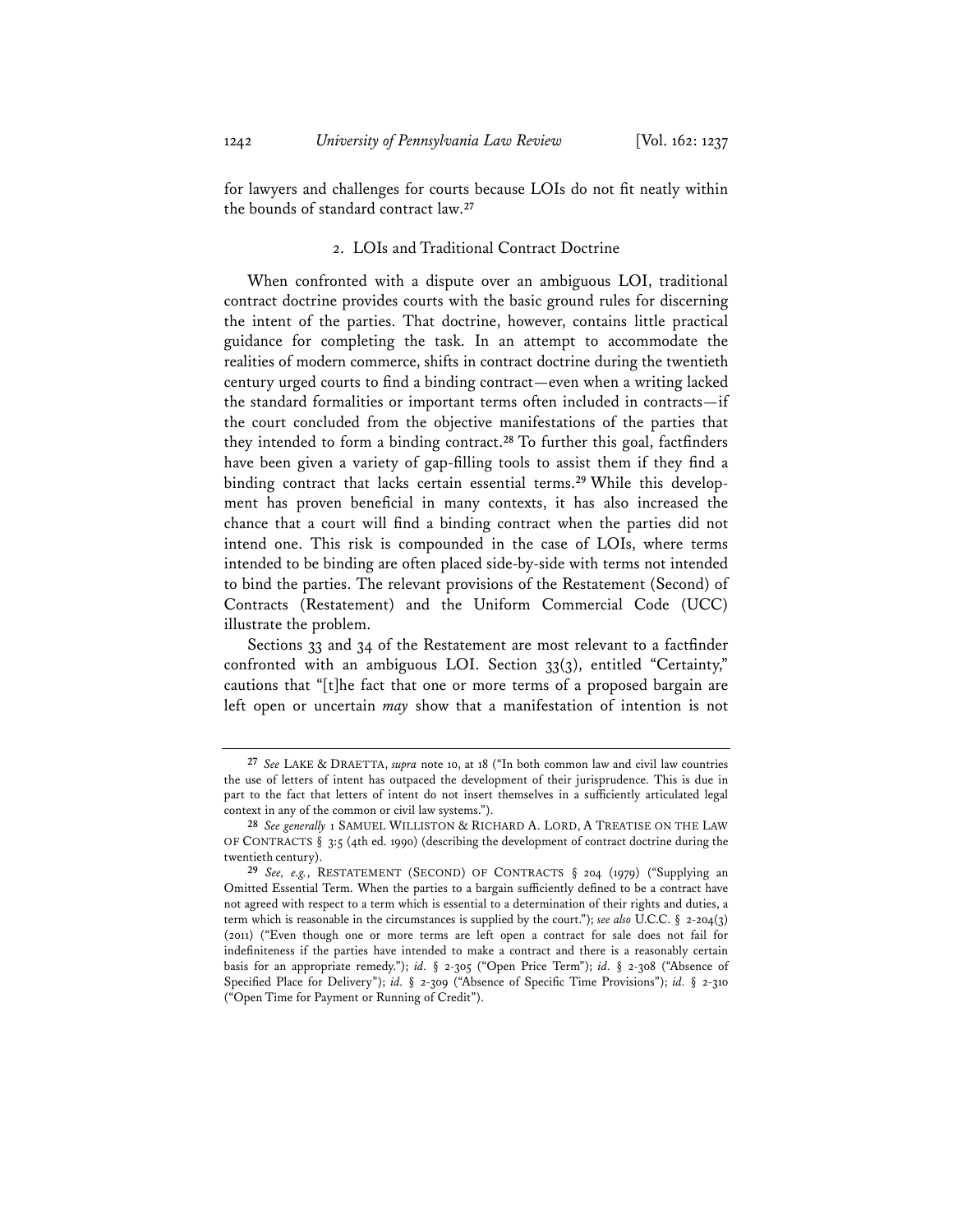intended to be understood as an offer or as an acceptance."**<sup>30</sup>** The first official comment to that same provision, however, recognizes that "the actions of the parties *may* show conclusively that they have intended to conclude a binding agreement, even though one or more terms are missing or are left to be agreed upon."**<sup>31</sup>** In such an instance, the court is called upon "to attach a sufficiently definite meaning to the bargain."**<sup>32</sup>** Similarly, the official comment to section 34 of the Restatement states that "[a] bargain may be concluded which leaves a choice of terms to be made by one party or the other."**<sup>33</sup>** Assuming a state's law mirrors the Restatement, how should a factfinder determine whether an LOI is binding or not when it lacks essential terms?

Further complicating matters are the Restatement's "Rules in Aid of Interpretation" in section 202, which instruct that a writing must be "interpreted as a whole,"**<sup>34</sup>** and that "the manifestations of intention of the parties" must be "interpreted as consistent with each other" whenever reasonable.**<sup>35</sup>** But how does a judge or jury interpret an LOI "as a whole" when it contains both binding and nonbinding terms?

The UCC also asks courts to divine the true meaning of an unclear LOI involving the sale of goods. UCC section  $2-204(3)$ , "Formation in General," reflects the UCC's general preference for finding a binding contract in questionable situations. It provides that "[e]ven though one or more terms are left open a contract for sale does not fail for indefiniteness if the parties have intended to make a contract and there is a reasonably certain basis for giving an appropriate remedy."**<sup>36</sup>** To aid in filling any gaps, the UCC contains specific provisions relating to open price, **<sup>37</sup>** time, **<sup>38</sup>** and other essential terms.**<sup>39</sup>** Prior versions of the UCC also provided factfinders with various evidentiary guides to aid them in their task,**<sup>40</sup>** but these provisions offered little practical assistance absent a preexisting relationship between

**<sup>30</sup>** RESTATEMENT § 33(3) (emphasis added).

**<sup>31</sup>** *Id.* § 33 cmt. a (emphasis added).

**<sup>32</sup>** *Id.* ("An offer which appears to be indefinite may be given precision by usage of trade or by course of dealing between the parties. Terms may be supplied by factual implication, and in recurring situations the law often supplies a term in the absence of agreement to the contrary.").

**<sup>33</sup>** *Id.* § 34 cmt. a.

**<sup>34</sup>** *Id.* § 202(2).

**<sup>35</sup>** *Id.* § 202(5).

**<sup>36</sup>** U.C.C. § 2-204(3) (2011).

**<sup>37</sup>** *See id.* § 2-305 ("Open Price Term").

**<sup>38</sup>** *See id.* § 2-309 ("Absence of Specific Time Provisions").

**<sup>39</sup>** *See, e.g.*, *id.* § 2-308 ("Absence of Specified Place for Delivery"); *id.* § 2-310 ("Open Time for Payment or Running of Credit").

**<sup>40</sup>** *See, e.g.*, § 1-205 (2002) ("Course of Dealing and Usage of Trade"); *id.* § 2-208 ("Course of Performance or Practical Construction").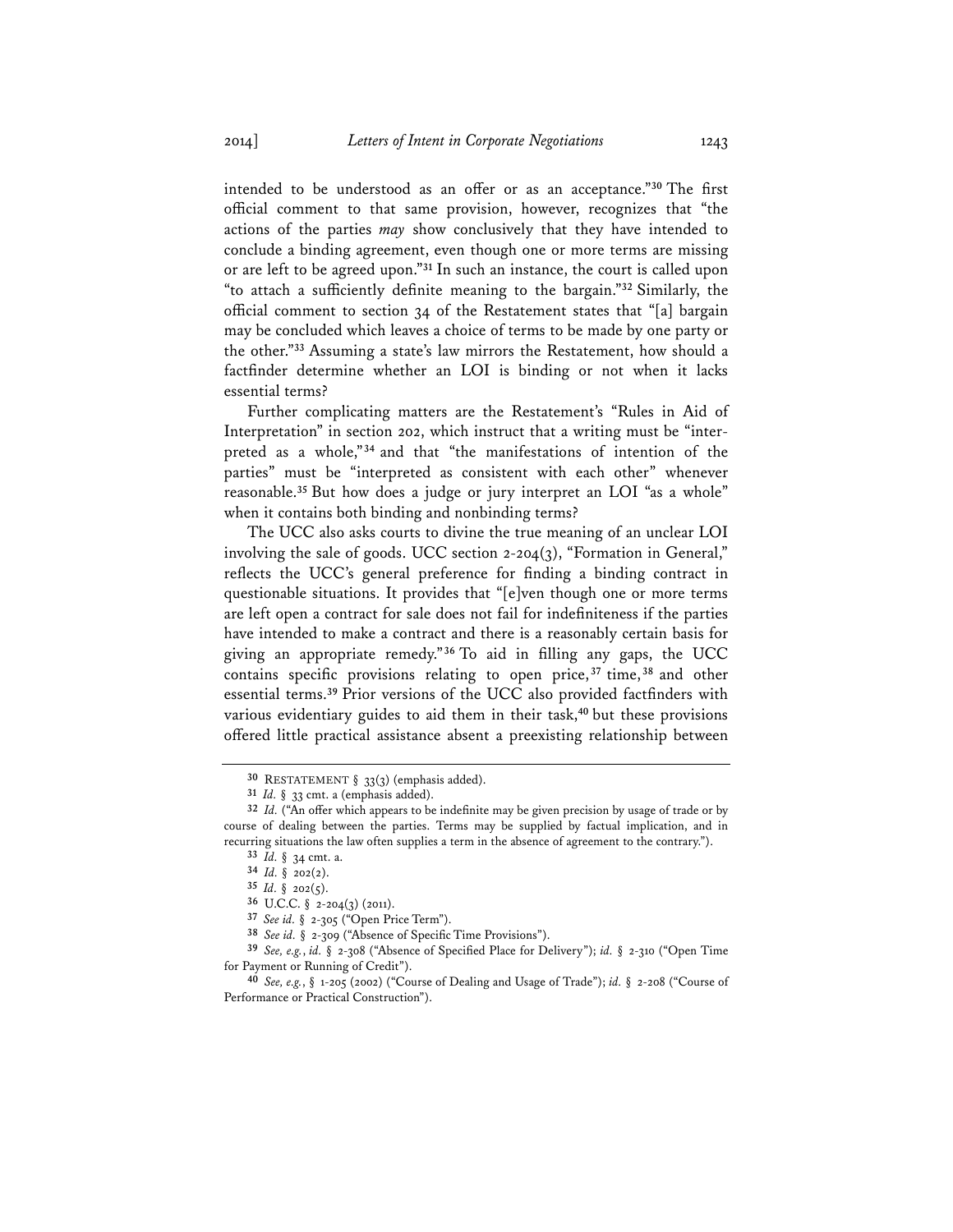the parties or well-defined customs in the relevant trade or business.**<sup>41</sup>** If the parties were otherwise unrelated and had just begun negotiations, the UCC's evidentiary guides were of little help.

The ultimate result under traditional contract doctrine is that a judge or jury interpreting an LOI could be justified in finding any or all of its terms binding or nonbinding. Thus, it appears that parties signing an LOI are assenting to a legal gamble.

### 3. Courts Have Struggled to Interpret LOIs

A study of relevant case law shows that courts have failed to resolve the tension between LOIs and traditional contract doctrine. Several major cases typify the courts' "multifactor" approach to the problem posed by LOIs—all of which effectively reduce to a general consideration of all the circumstances. In short, courts have not developed a solution to the conundrum illustrated by the relevant Restatement and UCC provisions.

For example, in *Texaco, Inc. v. Pennzoil, Co.*, Pennzoil executed an LOI with Getty Oil regarding a merger.**<sup>42</sup>** The LOI stated that the parties' obligations would become binding only after execution of a final merger agreement.**<sup>43</sup>** The parties issued press releases describing the terms of the deal, while stating that they had only executed an "agreement in principle."**44** Before a final merger agreement was signed, Getty began negotiations with Texaco, **<sup>45</sup>** and Texaco ultimately made a higher bid than Pennzoil.**<sup>46</sup>** The Getty board quickly approved Texaco's offer.**<sup>47</sup>** Pennzoil then sued Texaco for tortious interference of contract, asserting that Pennzoil's LOI with Getty was in fact a binding contract.**<sup>48</sup>**

The court, applying New York law,**<sup>49</sup>** considered several factors to determine

**48** *Id.* at 784.

**49** It is particularly appropriate to consider LOIs interpreted under New York law because parties often choose New York contract law due to its relative predictability and the primacy it places on the plain meaning of the writing. *See* N.Y. STATE BAR ASS'N., FINAL REPORT OF THE NEW YORK STATE BAR ASSOCIATION'S TASK FORCE ON NEW YORK LAW IN INTERNATIONAL MATTERS 2 (2011), *available at* http://www.nysba.org/workarea/DownloadAsset. aspx?id=34027 (discussing why commercial parties often select New York law to govern transactions). Thus, one may presume that New York law would be relatively accommodating to carefully drafted LOIs.

**<sup>41</sup>** *See id.* 

**<sup>42</sup>** 729 S.W.2d 768, 785 (Tex. App. 1987).

**<sup>43</sup>** *Id.* at 789.

**<sup>44</sup>** *Id.*

**<sup>45</sup>** *Id.* at 786.

**<sup>46</sup>** *Id.* at 787.

**<sup>47</sup>** *Id.*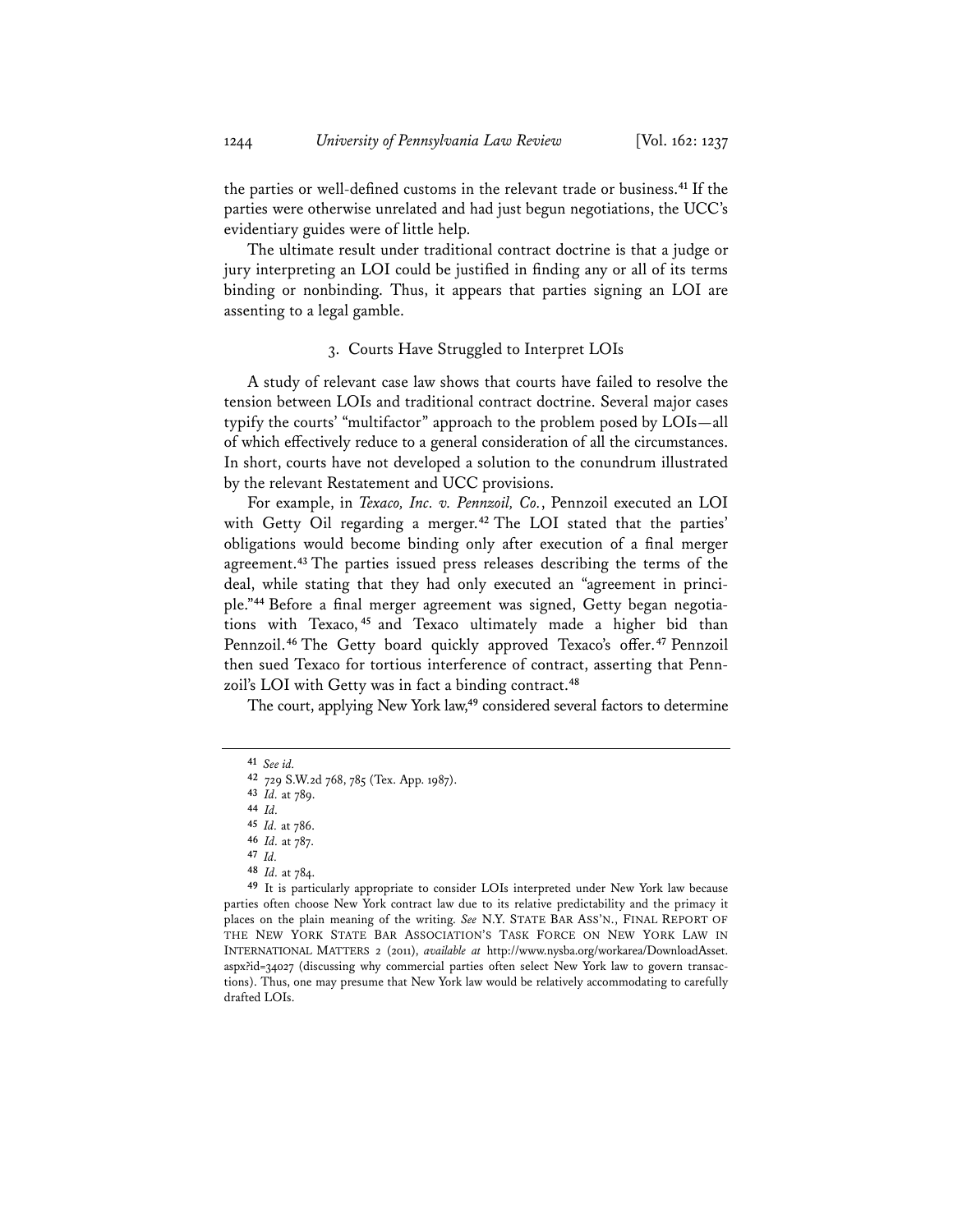whether Pennzoil and Getty intended to be bound by the LOI. These factors included

(1) whether a party expressly reserved the right to be bound only when a written agreement is signed; (2) whether there was any partial performance by one party that the party disclaiming the contract accepted; (3) whether all essential terms of the alleged contract had been agreed upon; and (4) whether the complexity or magnitude of the transaction was such that a formal, executed writing would normally be expected.**<sup>50</sup>**

At first blush, it appears that the LOI in question would not constitute a binding contract under these factors. The parties stated in the LOI that they would not be bound by the terms until a final merger agreement was executed,**<sup>51</sup>** there was no partial performance, and the magnitude of the transaction—amounting to billions of dollars—would surely be expected to require a formal, executed writing before it could be finalized. And although the parties had agreed on the most essential terms—the transactional structure and price—they had not agreed on many other critical terms, such as the merger's impact on employees**<sup>52</sup>** and how to identify a party that would purchase a significant number of outstanding Getty shares.**<sup>53</sup>**

Nevertheless, a Texas jury determined that Pennzoil and Getty had entered into a binding agreement and awarded Pennzoil \$10.53 billion for Texaco's tortious interference of contract.**<sup>54</sup>** The Court of Appeals of Texas upheld the verdict, although it ultimately reduced the damages awarded.**<sup>55</sup>** Despite many indications of a lack of intent to be immediately bound by the LOI, the Court of Appeals reasoned that there was sufficient evidence for a jury to conclude that a binding contract had been formed.**<sup>56</sup>** Even though the multifactor approach should have guided the analysis, the court stated that the intent of the parties must still be determined by the objective theory of contract**<sup>57</sup>** and that when the LOI is ambiguous, the factfinder must consider all evidence—including all written and oral statements made by anyone

**<sup>50</sup>** *Texaco*, 729 S.W.2d at 788-89.

**<sup>51</sup>** *Id.* at 789.

**<sup>52</sup>** *Id.* at 794.

**<sup>53</sup>** *Id.* at 792.

**<sup>54</sup>** *See id.* at 784 (granting Pennzoil \$7.53 billion in compensatory damages and \$3 billion in punitive damages).

**<sup>55</sup>** *See id.* at 866 (reducing the damages awarded to Pennzoil by \$2 billion).

**<sup>56</sup>** *Id.* at 789-95 (holding that "[t]he record as a whole demonstrates that there was legally and factually sufficient evidence to support the jury's finding . . . that the [parties] intended to bind themselves to an agreement").

**<sup>57</sup>** *Id.* at 789 ("The issue of when the parties intended to be bound is a fact question to be decided from the parties' acts and communications.").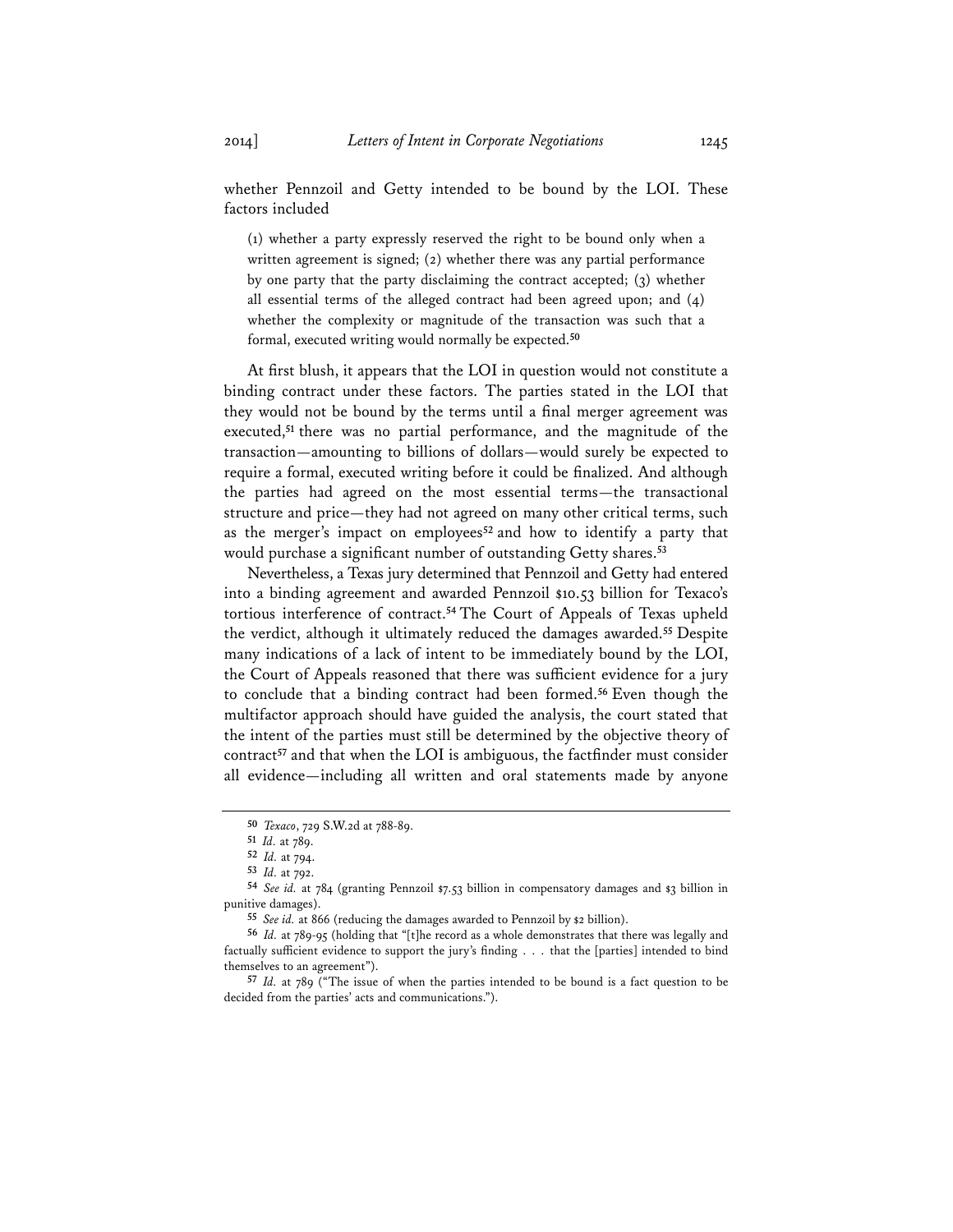involved in the negotiations—in order to ascertain whether or not a binding contract had been formed. **<sup>58</sup>** The decision demonstrates how little the factfinder is constrained or guided by the multifactor approach.

A federal court reached a similar conclusion in *Teachers Insurance & Annuity Ass'n of America v. Tribune Co.*, where a dispute arose over an LOI that had been executed in the course of negotiations over a potential loan.**<sup>59</sup>** After signing the LOI, Tribune, the potential borrower, refused to continue negotiations with Teachers, the potential lender.**<sup>60</sup>** Tribune claimed that it ceased negotiations because Teachers refused to accept a critical accounting term related to the transaction.**<sup>61</sup>** Teachers, on the other hand, claimed that Tribune had walked away because interest rates had dropped and it sought a better deal from a different lender.**<sup>62</sup>**

The court recognized that multiple factors had to be considered in order to determine whether the parties intended to be bound by the LOI. These factors include (1) the language of the agreement; (2) the context of the negotiations; (3) the existence of open terms; (4) partial performance; and (5) the necessity of putting the agreement in final form.**<sup>63</sup>** After being presented with large amounts of conflicting evidence on all of these points, the *Tribune* court carefully considered each factor.**<sup>64</sup>** Ultimately, the court rejected as inadequate *all* of the evidence supporting Tribune's arguments, holding that the LOI was binding.**<sup>65</sup>**

In the same fashion as the *Texaco* decision, *Tribune* demonstrates how the multifactor test collapses into a consideration of all the circumstances, with the judge or jury free to find any factor or factors dispositive. In *Tribune*, it is implicitly clear that the court's perception of the second factor—the context of negotiations—swallowed the other factors. And although Teachers could not directly prove that Tribune had ceased negotiations merely because interest rates had dropped, a reader of the *Tribune* decision will find it difficult to ignore the possibility that the court was convinced by Teachers'

**<sup>58</sup>** *Id.* at 796 (stating that when intent cannot be wholly determined by a written agreement, "extrinsic evidence of relevant events is properly considered on the question of that intent"). **59** 670 F. Supp. 491, 497 (S.D.N.Y. 1987).

**<sup>60</sup>** *Id.* at 496.

**<sup>61</sup>** *Id.* at 491.

**<sup>62</sup>** *Id.*

**<sup>63</sup>** *Id.* at 499-503; *see also* Norris D. Wolff, *Letters of Intent, Preliminary Agreements, and Binding Acquisition Agreements*, 111 BANKING L.J. 292, 292-93 & n.1 (1994) (noting that *Tribune*'s multifactor test has been frequently cited in subsequent LOI cases in New York).

**<sup>64</sup>** *Tribune*, 670 F. Supp. at 499-503.

**<sup>65</sup>** *Id.* at 499 (concluding that the LOI in question "represented a binding preliminary commitment and obligated both sides to seek to conclude a final loan agreement").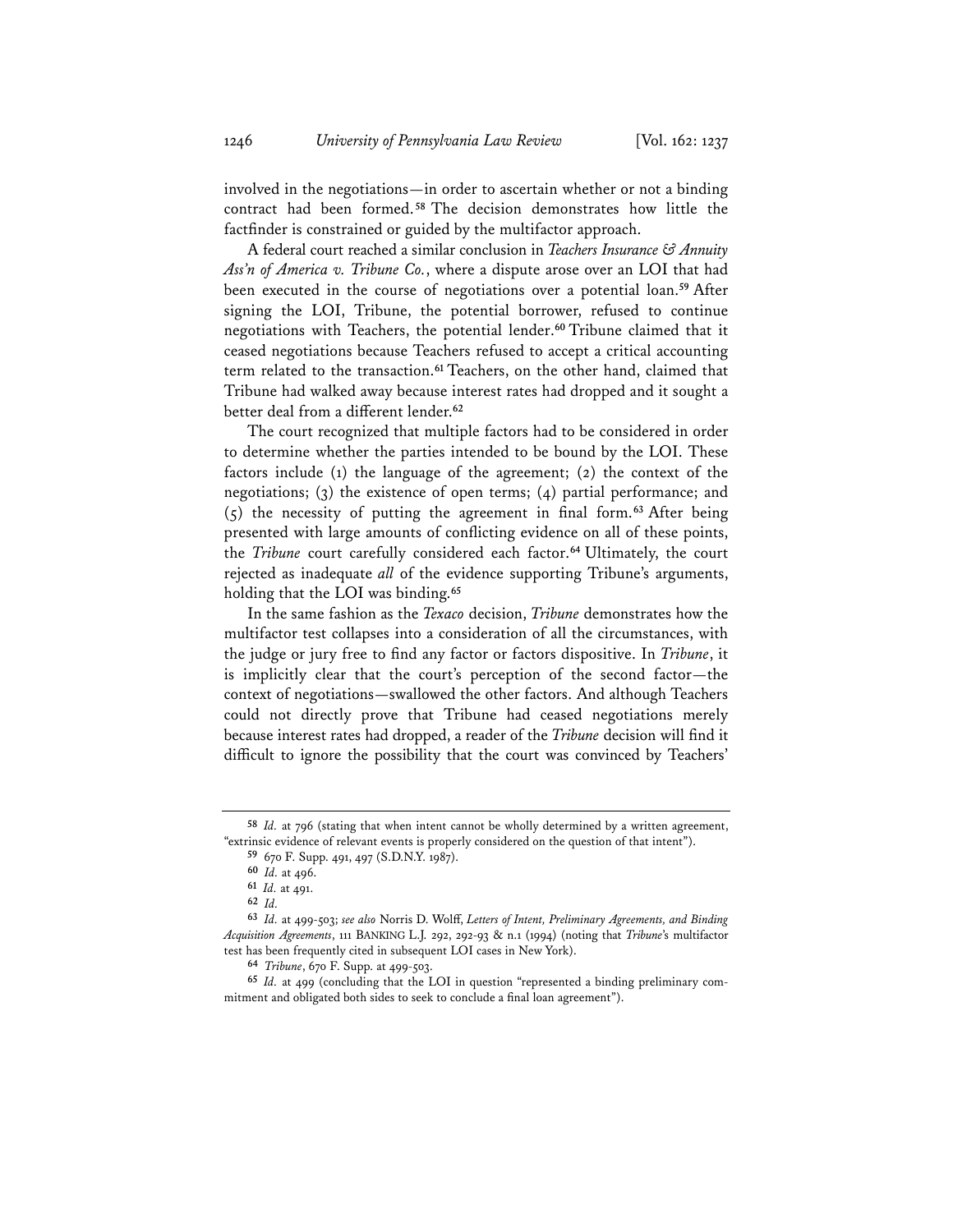unproven contention and used the flexible multifactor test merely as a means to achieve a desired result.

Another similar outcome arose in *Newport Ltd. v. Sears, Roebuck & Co.***<sup>66</sup>** The parties had begun negotiations for Newport to build a warehouse for Sears.**<sup>67</sup>** They executed an LOI stating their intent "to enter into the transaction on substantially the . . . terms and conditions" contained in the LOI, although the LOI was not a "comprehensive statement of [the parties'] rights, duties and obligations."**<sup>68</sup>** Sears later determined that it needed to downsize the project, and Newport sued Sears for breach of the contract supposedly formed when the LOI was signed.**<sup>69</sup>** The court, citing *Texaco* and other cases, concluded that the LOI was ambiguous as to whether the parties intended it to be binding, and therefore that consideration of all the surrounding circumstances was required.**<sup>70</sup>** Presented with conflicting evidence, the jury had considerable latitude to decide either way, but ultimately concluded that the LOI was binding and that Newport was entitled to damages.**<sup>71</sup>**

While the court recognized that the evidence supporting Newport's damages claim was "admittedly thin," it confirmed that a jury could award Newport compensation for such categories of damages as "out-of-pocket costs, lost public monies, and lost profits" if the jury believed an expert witness's testimony regarding the certainty of those values.**<sup>72</sup>** A unanimous jury awarded total damages of almost \$13 million, \$10.6 million of which reflected lost profits.**<sup>73</sup>**

Ultimately, these cases illustrate three important points regarding the courts' struggles with LOIs. First, multifactor tests have failed to provide the structured analysis that they may initially appear to provide. Because LOIs are inherently ambiguous, the analyses inevitably break down into a general consideration of all the facts. The tests provide no guidance for weighing competing factors; therefore, the outcome in disputes over LOIs can easily turn on details that would appear arbitrary to many negotiating parties.

**<sup>66</sup>** 6 F.3d 1058, 1070 (5th Cir. 1993).

**<sup>67</sup>** *Id.* at 1060.

**<sup>68</sup>** *Id.* at 1066 (alterations in original).

**<sup>69</sup>** *Id.* at 1063-64.

**<sup>70</sup>** *Id.* at 1065-66.

**<sup>71</sup>** Newport Ltd. v. Sears, Roebuck & Co., No. 86-2319, 1995 WL 626188, at \*1 (E.D. La. Oct. 24, 1995) (noting that "a unanimous jury returned a verdict of \$10,668,000.00 in lost profits and \$1,900,000 for out of pocket expenses to Newport").

**<sup>72</sup>** *Sears*, 6 F.3d at 1069-70.

**<sup>73</sup>** *Newport*, 1995 WL 626188, at \*1.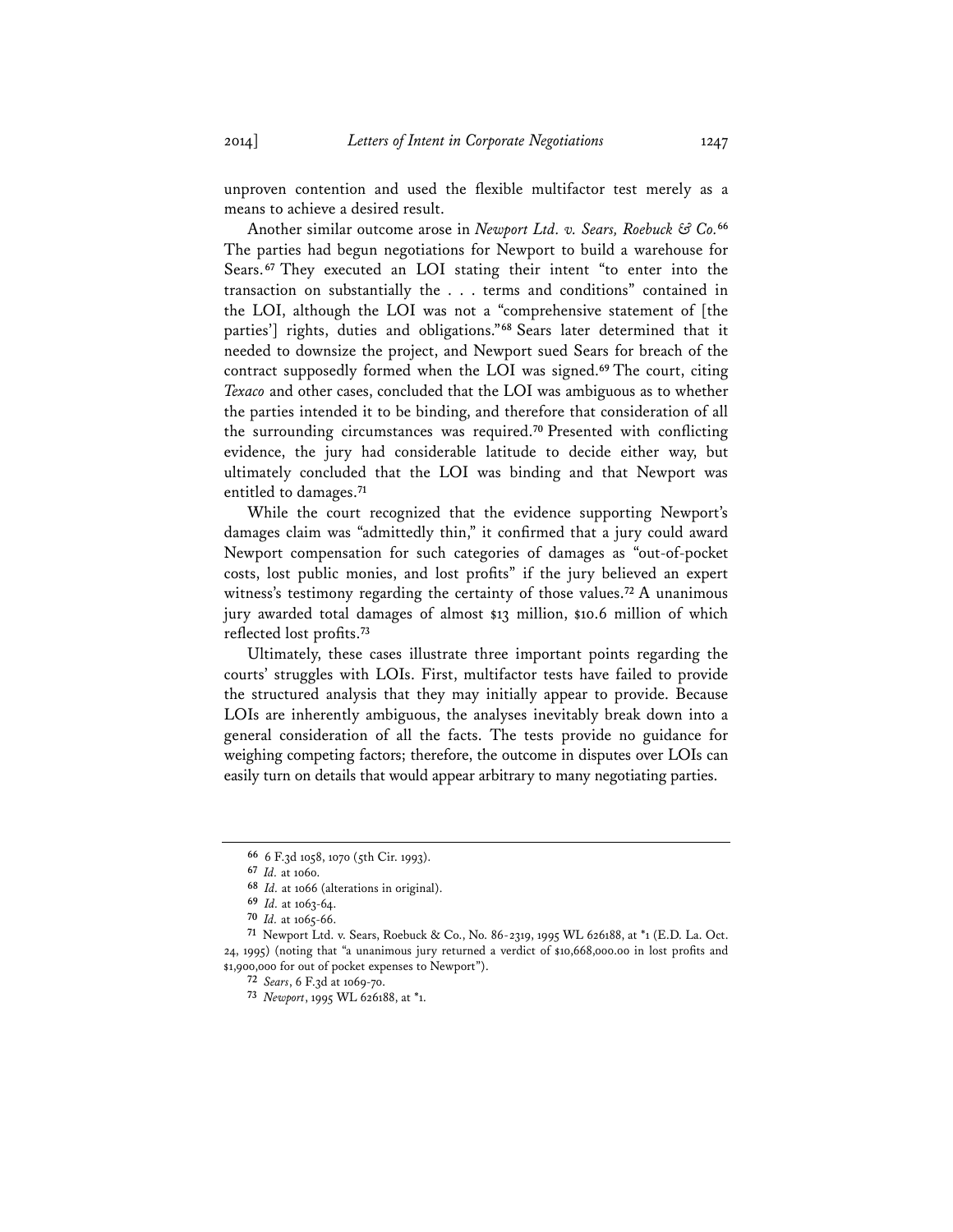The second important point these cases illustrate is that the courts' approach to LOIs tends to yield all-or-nothing results.**<sup>74</sup>** This reflects the problem with section 202 of the Restatement, which requires terms to be construed as "consistent with each other" whenever reasonable.**<sup>75</sup>** While this requirement could mean many things, the plainest meaning—and the meaning that has been borne out by court decisions—is that all of the terms of an LOI will be construed as wholly binding or wholly nonbinding. This approach means that litigation over an LOI will likely generate a windfall for one party or the other.**<sup>76</sup>** Courts cannot easily parse an LOI and distinguish binding terms from nonbinding terms. Even if the parties use clear language, there is always the possibility that the court will find very specific considerations dispositive and rule contrary to the parties' intentions.

Third, damages awards, if awarded by the court, are extremely difficult to predict in LOI cases because the range of possible awards is wide. As in *Texaco* and *Sears*, courts may be willing to compensate parties for a variety of damages categories, such as lost profits, provided that an expert witness can convince the factfinder that a certain loss is attributable to breach of the agreement. This wide range makes damages awards exceptionally difficult for litigating parties to predict ex ante and injects considerable legal uncertainty into negotiations in which LOIs are used.

The tension between LOIs and standard contract doctrine, as well as the courts' struggles to interpret LOIs, has been identified in numerous other analyses. **<sup>77</sup>** Yet at this point in other analyses, commentators generally proceed to either (1) provide reasons why courts should respect the "intent" of the parties and find LOI terms binding only when the parties so intend

**77** *See, e.g.*, Temkin, *supra* note 74, at 131-35 (discussing the inherent tensions between standard contract doctrine and LOIs); Klein, *supra* note 5, at 144-48 (highlighting the inconsistent case law regarding LOIs).

**<sup>74</sup>** *See* Harvey L. Temkin, *When Does the "Fat Lady" Sing?: An Analysis of "Agreements in Principle" in Corporate Acquisitions*, 55 FORDHAM L. REV. 125, 130 (1986) ("Through using the 'all or nothing' approach, courts, for the most part, have not considered the 'agreement in principle' cases as a separate category. Thus, the commercial expectations of the parties at the middle 'agreement in principle' stage are often ignored, creating an inequitable and an inefficient situation.").

**<sup>75</sup>** *See supra* note 35 and accompanying text.

**<sup>76</sup>** The all-or-nothing results observed in the case law can also be explained by the traditional notions of mutual assent and the duty of good faith and fair dealing. According to the traditional notion of contract formation, a binding agreement is formed at the instant of mutual assent. Herbert Bernstein & Joachim Zekoll, *The Gentleman's Agreement in Legal Theory and in Modern Practice: United States*, 46 AM. J. COMP. L. 87, 93 (Supp. 1998). It thus becomes tempting for a court to find *all* terms in an LOI binding when it concludes that at least *some* terms are binding. The classic notion of mutual assent struggles to accommodate piecemeal agreements. *Id.* Further, the fact that many LOIs contain obligations to negotiate in good faith makes it more likely that a court will find multiple terms in an LOI binding because, at common law, the duty of good faith and fair dealing does not exist until an otherwise enforceable contract is formed. *Id.* at 93-94.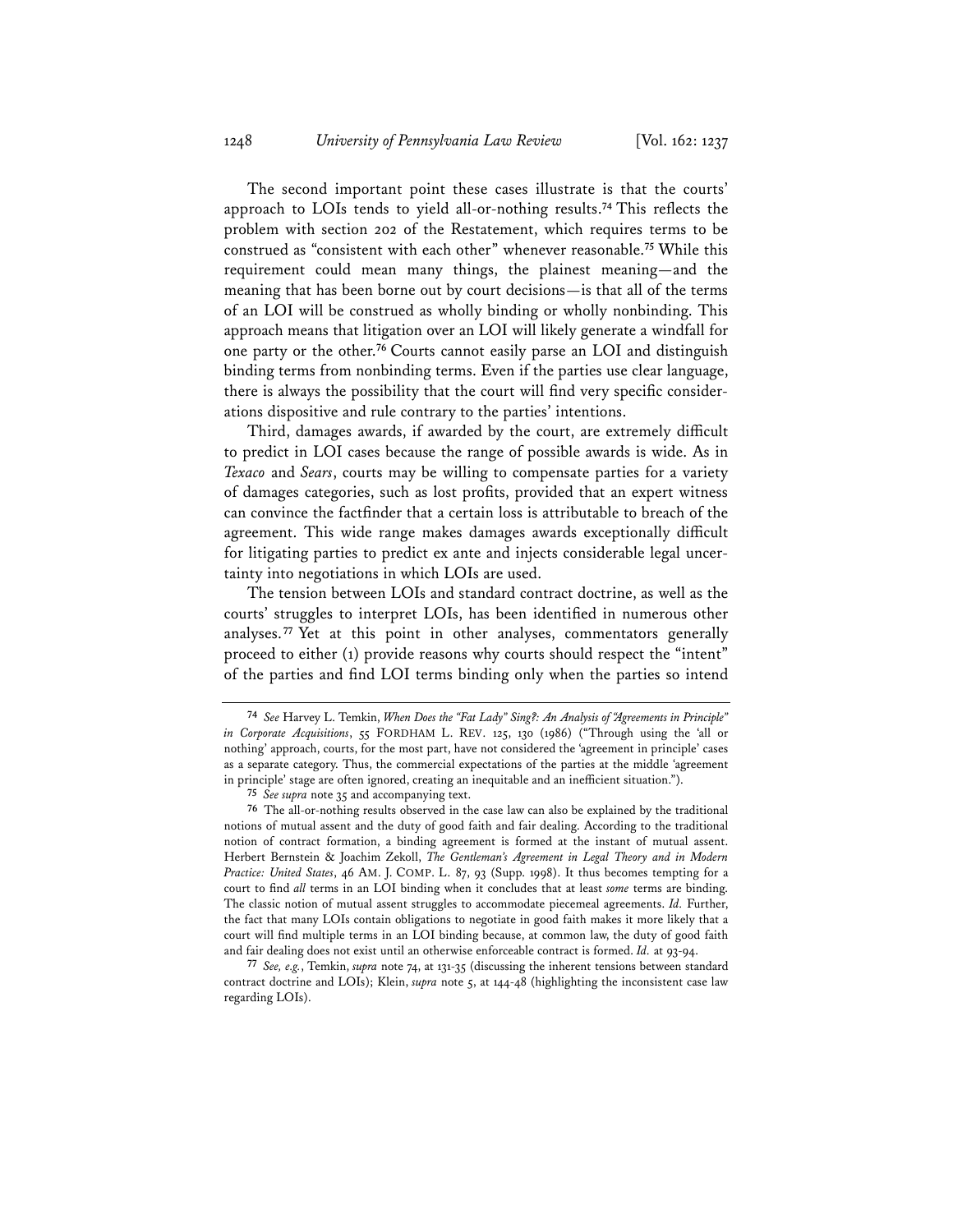(without suggesting how this intention may be ascertained given the restrictions of existing contract doctrine) or (2) explain nonlegal ways that LOIs nevertheless induce compliance with their terms.**<sup>78</sup>** These nonlegal explanations are summarized in Part II, which also identifies why other commentators' explanations are insufficient.

### II. THEORETICAL JUSTIFICATIONS FOR THE USE OF LOIS DESPITE THEIR LEGAL UNCERTAINTY

Given the legal uncertainty that accompanies LOIs, why are they used at all? How can LOIs be useful if parties cannot predict how courts will enforce them? Many explanations have been proposed to answer these questions, and while each explanation helps to identify certain attributes of LOIs that make them useful under certain conditions, none have identified a link between LOIs and the American legal system. This is troublesome because LOIs are inherently legal documents and often contain terms that the parties intend to be legally enforceable. The most common theoretical justifications for the use of LOIs are considered below, as are reasons why each justification does not sufficiently explain why LOIs remain effective negotiating tools despite their legal uncertainty.

# A. *Reputational Consequences of Noncompliance*

Perhaps the most common justification for the efficacy of LOIs is that business professionals fear the reputational consequences of noncompliance.**<sup>79</sup>** Under this theory, reputational consequences operate in lieu of the legal system either to induce compliance or administer punishment for breach. Legal uncertainty is unimportant because the theory does not contemplate a need to resort to the legal system. Rather, under appropriate conditions, agreements enforced through reputational consequences are essentially self-enforcing.

But there are fundamental problems with this "reputational consequences" rationale in the LOI context. For the reputational element to have an appreciable effect, the parties must be members of a reasonably small

**<sup>78</sup>** *See, e.g.*, Temkin, *supra* note 74, at 127 (concluding "that courts have not focused on the probable expectation of the parties in determining whether a binding and enforceable contract has arisen at the 'agreement in principle' stage," and then proposing a new way for courts to categorize LOIs); Klein, *supra* note 5, at 169 (arguing that "[l]etters of intent should not be interpreted as binding merger contracts").

**<sup>79</sup>** *See, e.g.*, Jack L. Goldsmith & Eric A. Posner, *International Agreements: A Rational Choice Approach*, 44 VA. J. INT'L L. 113, 118-19 (2003) ("Letters of intent, which are common, depend for their efficacy on reputation and good faith, not enforcement.").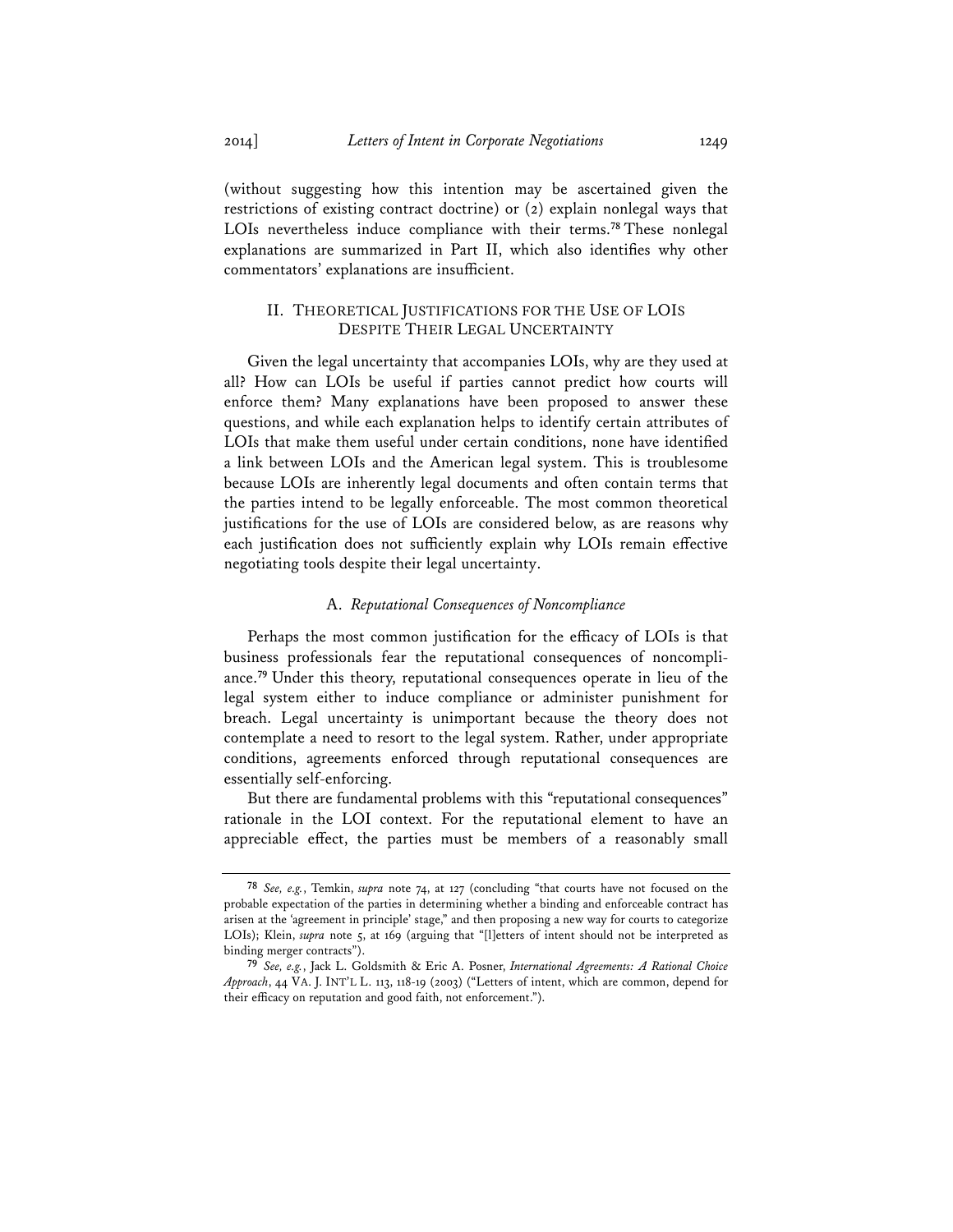community, ideally one with "long-term bonds of trust between the market participants." **<sup>80</sup>** A good example of such a community is the diamond industry, which uses a combination of "reputational bonds, customary business practices, and arbitration proceedings" to enforce agreements and sanction noncompliance.**<sup>81</sup>** The necessary small size and long-term bonds are not present in a vast majority of the industries or transactions in which LOIs are used. In most instances, there are simply too many market participants for the "reputational consequences" rationale to fully explain how LOIs work. In many cases, the parties are not even members of the same market.

Additionally, the reputational element requires publicity of both the LOI and the final outcome.**82** If either of these is confidential, the reputational device cannot operate.**<sup>83</sup>** Thus, the reputational rationale is unavailable if, as is often the case, an LOI is signed alongside a confidentiality agreement.**<sup>84</sup>** The reputational rationale, therefore, cannot fully explain why LOIs are used despite their legal uncertainty.

### B. *Strength of Moral Obligations*

Another common explanation for why LOIs are effective is that business professionals who sign them feel a moral obligation to comply with their terms, and this moral obligation is sufficient to deter noncompliance.**<sup>85</sup>** It has been suggested that "reasonably principled businessmen" view LOIs as a moral obligation that should be taken "quite seriously."**<sup>86</sup>**

However, the morality rationale is problematic in the LOI context for several reasons. Most importantly, it is not clear whose morals promote compliance. LOIs are usually executed between corporate entities, not individuals, and they are used in negotiations that involve many individuals

**<sup>80</sup>** Bernstein & Zekoll, *supra* note 76, at 108 (describing long-term bonds of trust as "a necessary condition for the smooth and efficient operation of business" that relies on reputational effects to support exchange).

**<sup>81</sup>** Lisa Bernstein, *Opting Out of the Legal System: Extralegal Contractual Relations in the Diamond Industry*, 21 J. LEGAL STUD. 115, 157 (1992).

**<sup>82</sup>** Thomas C. Schelling, *An Essay on Bargaining*, 46 AM. ECON. REV. 281, 288 (1956) ("Both the initial offer and the final outcome would have to be known; and if secrecy surrounds either point, or if the outcome is inherently not observable, the device is unavailable.").

**<sup>83</sup>** *Id.*

**<sup>84</sup>** *See* Silver, *supra* note 1 ("An LOI typically comes into play after a round of initial discussions and after the signing of a Confidentiality Agreement . . . .").

**<sup>85</sup>** *See, e.g.*, SPECIAL STUDY FOR CORPORATE COUNSEL ON USING LETTERS OF INTENT IN BUSINESS TRANSACTIONS § 1:2 (2013) ("[C]lients may . . . want a letter of intent to put moral pressure on a reluctant party when it comes time to finalize the deal or perform on the contract. Having 'agreed' to a deal, that party may feel obligated to continue negotiations.").

**<sup>86</sup>** Klein, *supra* note 5, at 142 (quoting JAMES C. FREUND, ANATOMY OF A MERGER 60 (1975)).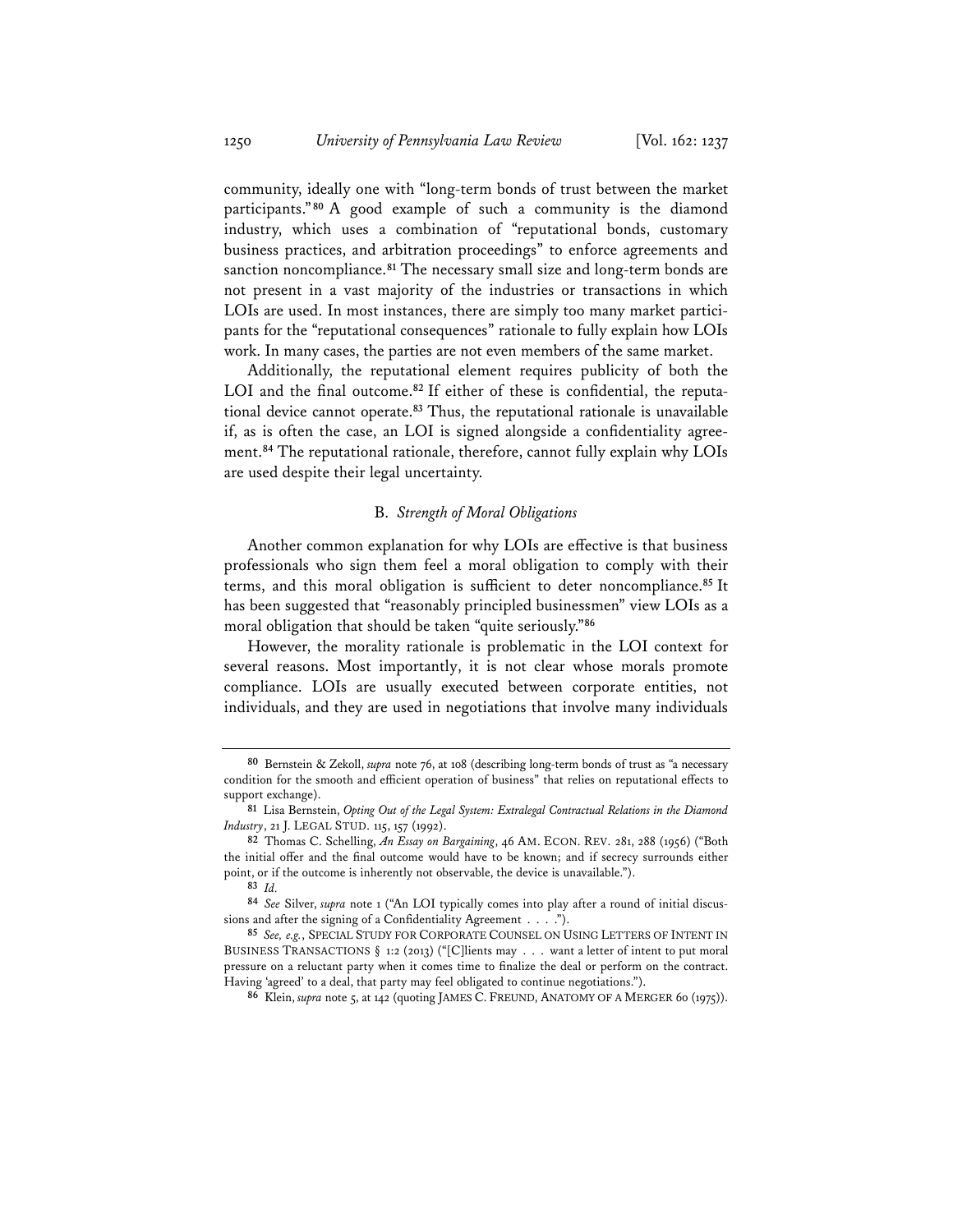with very different roles.**<sup>87</sup>** For the morality rationale to function, one must first answer the question: Whose morals control the final decision to comply or not? The bankers', the attorneys', the consultants', the Board of Directors', or the negotiating employees'? In the most pristine model of corporate decisionmaking, ultimate authority resides in the CEO. But in reality, corporate decisionmaking processes are far more complex, with many participants influencing outcomes.**<sup>88</sup>** If complying with an LOI becomes adverse to a corporation's interests, it is unlikely that such a collection of individuals would feel bound by a collective moral compass.

Further, there is tension between the morality rationale and the fact that LOIs contain so many legal formalities. It is not clear why a seemingly legal document would be necessary to communicate a moral commitment. If all that the parties wish to do is express a moral commitment, there are far simpler ways of doing so that do not include signing a formal document. Thus, the morality rationale is insufficient because it ignores the realities of corporate decisionmaking as well as the inherently legal nature of LOIs.

### C. *Simplifying Complex Negotiations*

Some scholars have argued that LOIs serve as a tool for simplifying and organizing the terms of complex negotiations. Under this justification, the LOI serves merely as a reminder of terms that have already been agreed upon.**<sup>89</sup>** The need for such a reminder supposedly arises from the many tax and regulatory aspects of modern business transactions, which "can tax the memory of any negotiator."**<sup>90</sup>**

The simplification rationale suffers from two primary flaws. First, it ignores the fact that there are many other ways to record settled terms without signing a legal document. A summary of agreed-upon terms need not be signed to serve its purpose. This explanation does little more than recognize that writing terms down aids the parties' memories. Second, this explanation ignores the fact that LOIs also introduce new forms of complexity to negotiations, such as the possibility of litigation and uncertain enforcement of random terms. It is not clear why parties would summarize terms

**<sup>87</sup>** *See* LAKE & DRAETTA, *supra* note 10, at xxi (explaining that oftentimes "the participation of third parties, such as financial institutions, governmental officials, subcontractors, and consultants in the negotiation is essential").

**<sup>88</sup>** *See* Paul Shrivastava & John H. Grant, *Empirically Derived Models of Strategic Decisionmaking Processes*, 6 STRATEGIC MGMT. J. 97, 98 (1985) (noting that corporate "[d]ecision making occurs in sequential phases, at multiple levels of the organizational hierarchy").

**<sup>89</sup>** *See* LAKE & DRAETTA, *supra* note 10, at 15 (suggesting that "[l]etters of intent are often used as frameworks for future negotiations").

**<sup>90</sup>** *Id.* at 16.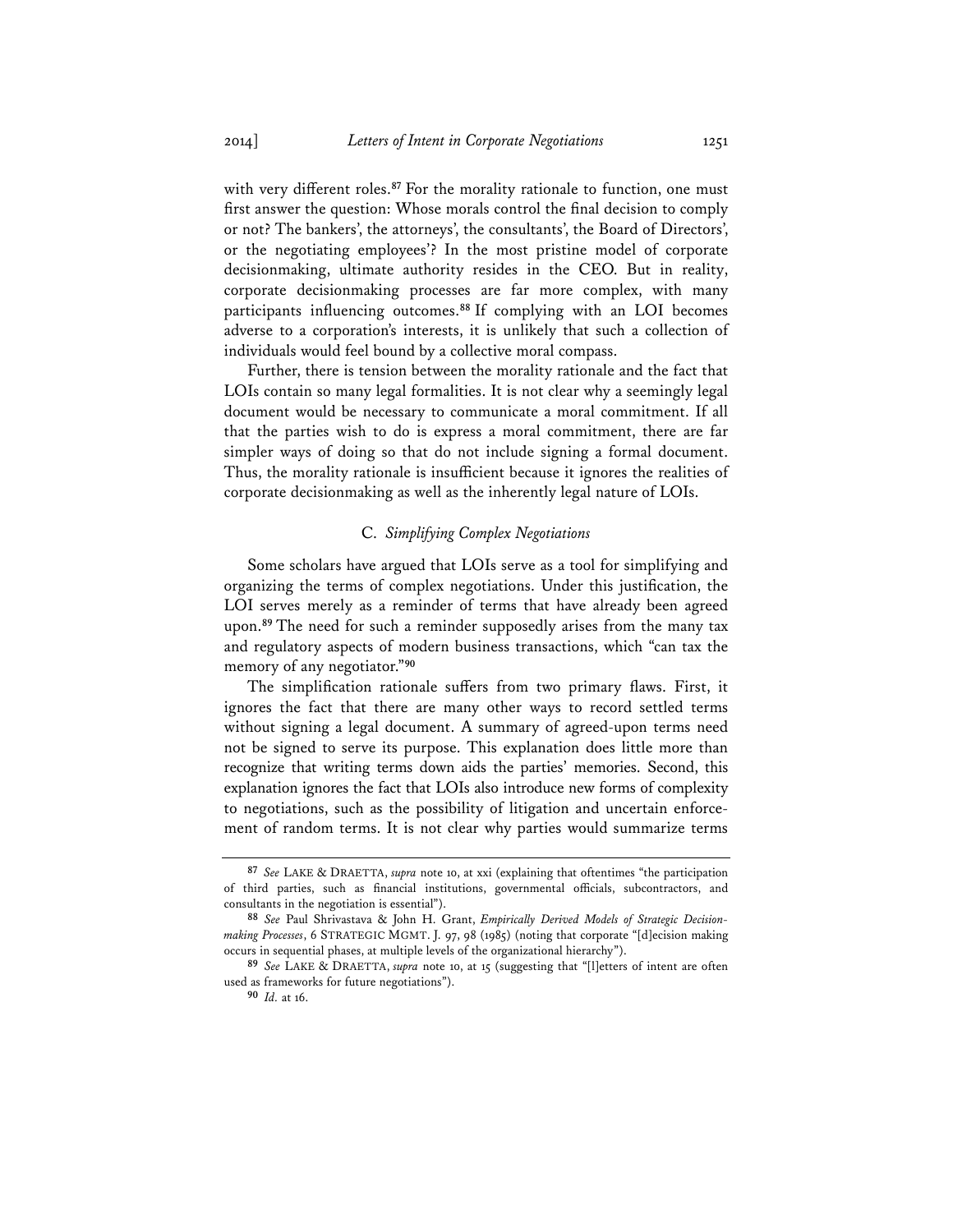through an LOI rather than through an alternative form that does not carry similar legal risks.**<sup>91</sup>**

### D. *Securities Laws and Financing*

Although not a justification for the efficacy of LOIs, it should also be noted that LOIs may be relevant in the context of federal securities laws and financing agreements. Specifically, signing an LOI may trigger certain responsibilities of directors and officers under Securities and Exchange Commission (SEC) Rule 10b-5,**<sup>92</sup>** even though an LOI is not required under the SEC's regulations. Additionally, LOIs may be shown to a party's potential financing sources as evidence of a viable deal,**<sup>93</sup>** although this is not always done. Therefore, LOIs remain an optional device whose utility cannot be fully explained by their relevance to securities laws or financing agreements.

Ultimately, none of these justifications fully explains the relationship between LOIs and the American legal system. A comparison of LOIs with other nonbinding agreements demonstrates why such an explanation is necessary.

### III. COMPARISON WITH OTHER NONBINDING AGREEMENTS

Various types of agreements do not rely on the coercive power of the state for their enforcement. Instead, they rely on alternative mechanisms to induce compliance and punish noncompliance. These agreements will be collectively referred to as "nonbinding" or "self-enforcing" agreements. Traditionally, several mechanisms have been used in lieu of the legal system to enforce nonbinding agreements, most notably (1) reputational consequences, (2) private arbitration, (3) physical or economic retaliation, and (4) collateral, or hostage, exchanges.**<sup>94</sup>**

While many factors may lead parties to enter a nonbinding agreement, parties are most likely to do so by necessity when there is no legal regime that can enforce their agreement. Treaties between nations are perhaps the

**<sup>91</sup>** For example, the parties could exchange unsigned drafts of the agreement and mark up each version received before sending it back to the other party. This process would similarly clarify those terms over which there is apparent agreement and those over which there is not agreement.

**<sup>92</sup>** *See* Basic Inc. v. Levinson, 485 U.S. 224, 232-41 (1988) (considering when merger discussions and agreements-in-principal may rise to the level of a "material" event for purposes of SEC Rule 10b-5); 17 C.F.R. § 240.10b-5 (2013).

**<sup>93</sup>** *See* DEPAMPHILIS, *supra* note 11, at 177.

**<sup>94</sup>** *See* Katharina Pistor, *Supply and Demand for Contract Enforcement in Russia: Courts, Arbitration, and Private Enforcement*, 22 REV. CENT. & E. EUR. L. 55, 66-67 (1996) (describing enforcement mechanisms that may serve as an alternative to a formal legal system).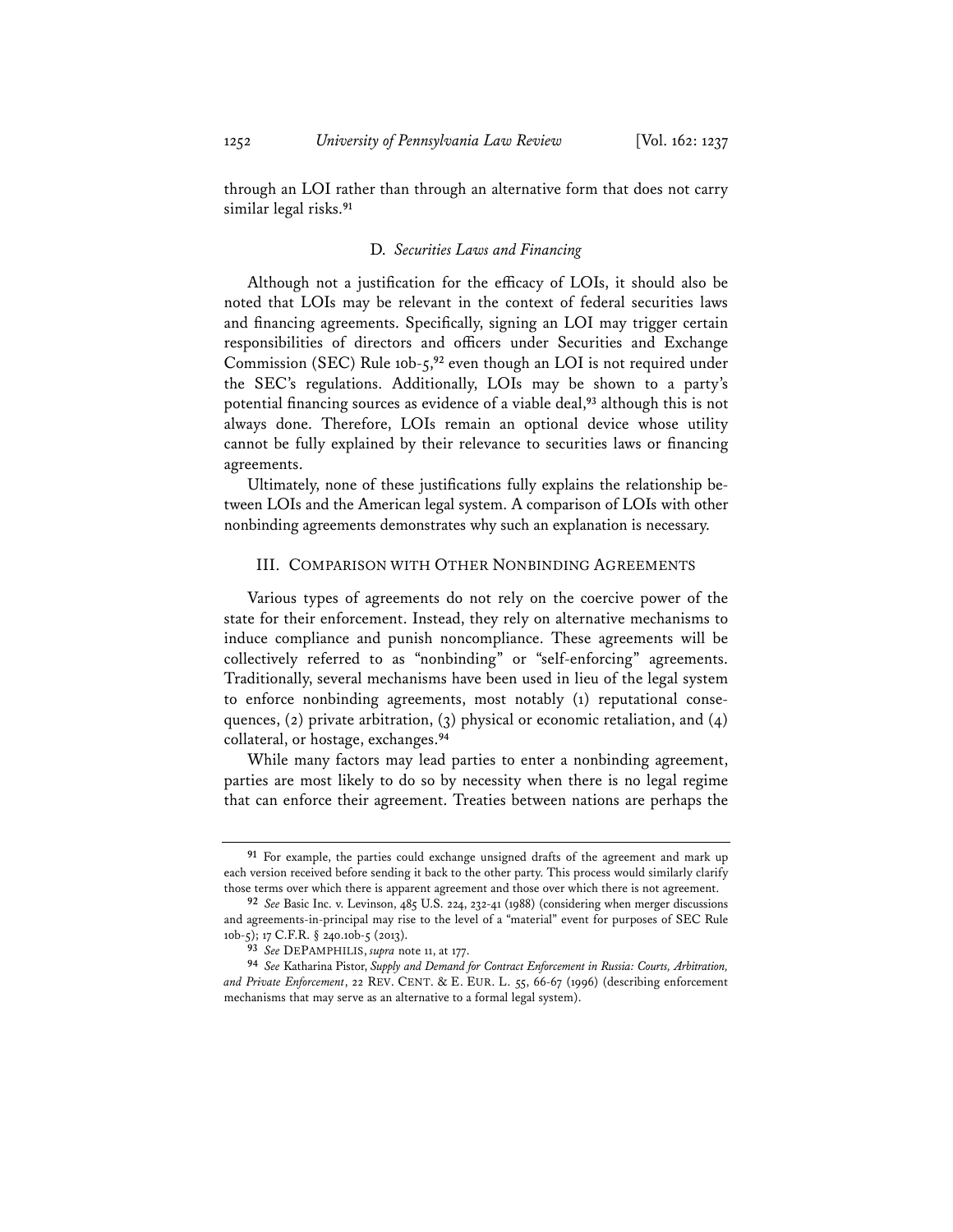most visible, studied, and well-understood form of nonbinding agreements. Treaties have traditionally relied on reputational consequences and the potential for physical or economic retaliation to induce compliance with their terms. **<sup>95</sup>** Reputational consequences are an effective enforcement mechanism for treaties because the global community of nations is small totaling approximately 195 nations.**<sup>96</sup>** Further, nations are almost necessarily repeat players in their interactions with one another, and they depend on one another in a multitude of ways.**<sup>97</sup>** These conditions make reputational consequences a particularly potent enforcement mechanism for agreements between nations. And because treaties are almost always highly publicized, there is little impediment to the reputational effect functioning properly.

Another interesting example of nonbinding agreements is private contracts formed under weak legal regimes that do not have the capability or resources to enforce them. Private contracts that were formed in post-Soviet Russia during the late 1990s serve as a prime example.**<sup>98</sup>** Several studies demonstrate that during this period, when the Russian government was not strong enough to enforce contracts, parties resorted to the use of alternative enforcement mechanisms. These included reputational mechanisms at times, but were primarily more coercive in nature. The use of criminal groups and private protection companies to provide physical retaliation for noncompliance was particularly prevalent, as was the use of hostage or collateral exchanges.**<sup>99</sup>**

LOIs belong to the family of nonbinding agreements because, by definition, they include certain terms that the parties do not expect to be enforced through a legal system,**<sup>100</sup>** yet the parties still expect one another to comply with those terms. Therefore, the parties must rely on some other mechanism

**<sup>95</sup>** *See* Abram Chayes & Antonia Handler Chayes, *On Compliance*, 47 INT'L ORG. 175, 203-04 (1993) (providing various justifications for why nations comply with treaties).

**<sup>96</sup>** *Independent States in the World*, U.S. DEP'T ST. (Dec. 9, 2013), http://www.state.gov/s/inr/ rls/4250.htm.

**<sup>97</sup>** *See generally* Jana von Stein, *Do Treaties Constrain or Screen? Selection Bias and Treaty Compliance*, 99 AM. POL. SCI. REV. 611 (2005) (providing an extensive analysis of reputation as a compliance mechanism for treaties and describing the nature of continued interaction between nations with respect to treaties).

**<sup>98</sup>** *See* Pistor, *supra* note 94, at 62-63 ("[I]n the former socialist countries, particularly in Russia[,] . . . [there was] neither an effective court system nor a well-developed system of private dispute resolution mechanisms.").

**<sup>99</sup>** *See id.* at 66-67 (describing the various contract enforcement mechanisms used in Russia during the 1990s); *see also* Vadim Volkov, *Security and Rule-Enforcement in Russian Business: The Role of the "Mafia" and the State* 1 (European Univ. at St. Petersburg, PONARS Policy Memo No. 79, 1999) ("In the mid-1990s up to 70% of all contracts were enforced without any participation from state organs.").

**<sup>100</sup>** *See* LAKE & DRAETTA, *supra* note 10, at 7-9.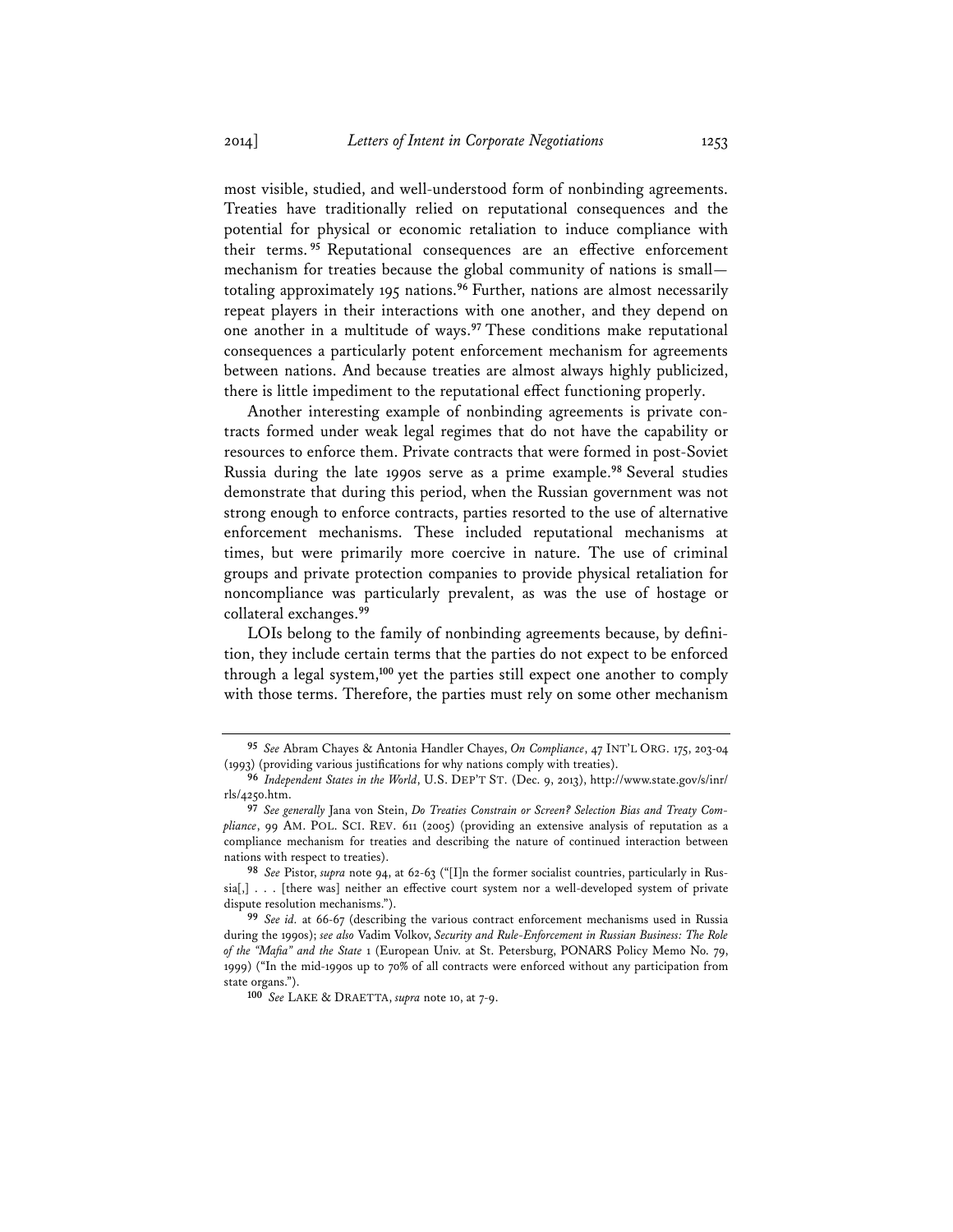to induce compliance, as other nonbinding agreements do. However, LOIs are unique compared to other nonbinding agreements because the parties to an LOI consciously attempt to opt out of the legal system. This difference calls for a closer examination of the relationship between LOIs and the American legal system.

Whereas prior analyses seem to simply extend explanations of treaties to LOIs (thus focusing primarily on "soft" enforcement mechanisms, such as the reputational rationale), Part IV seeks to expand the understanding of why parties adhere to "nonbinding" LOI terms. It does so by considering one of the less frequently studied, more coercive enforcement mechanisms observed in more primitive forms of nonbinding agreements: the hostage exchange.

## IV. LOIS AS A FORM OF HOSTAGE EXCHANGE

Viewing LOIs as a form of economic hostage exchange provides an explanation of how LOIs interact with the American legal system. Specifically, the hostage theory demonstrates how LOIs manipulate uncertainty within that system to increase their utility as a bargaining tool. To understand how this manipulation functions, one must first consider the modern theory of economic hostage exchanges.

### A. *The Hostage Theory*

Other than physical retaliation for nonperformance, hostage exchanges are perhaps the most primitive contract enforcement mechanism.**<sup>101</sup>** In its most basic form, a hostage exchange arises when the parties' agreement involves a desired performance to take place at some point in the future. To mitigate the risk of contingencies that may arise between the time of agreement and the time of performance, the promisor gives the promisee a hostage, which increases the likelihood that the promisor's performance will occur.**102** The "hostage" can be anything (or anyone) of value to the promisor.**<sup>103</sup>** The promisor knows that the promisee can destroy the hostage if the promisor does not perform, which incentivizes the promisor to keep his end of the bargain; in turn, the promisee is made more secure.**<sup>104</sup>** The promisee need not resort to the legal system to enforce the agreement because he

**<sup>101</sup>** *See* Anthony T. Kronman, *Contract Law and the State of Nature*, 1 J.L. ECON. & ORG. 5, 12-15 (1985) (describing the traditional hostage-exchange model).

**<sup>102</sup>** *Id.* at 12.

**<sup>103</sup>** *Id.*

**<sup>104</sup>** *Id.*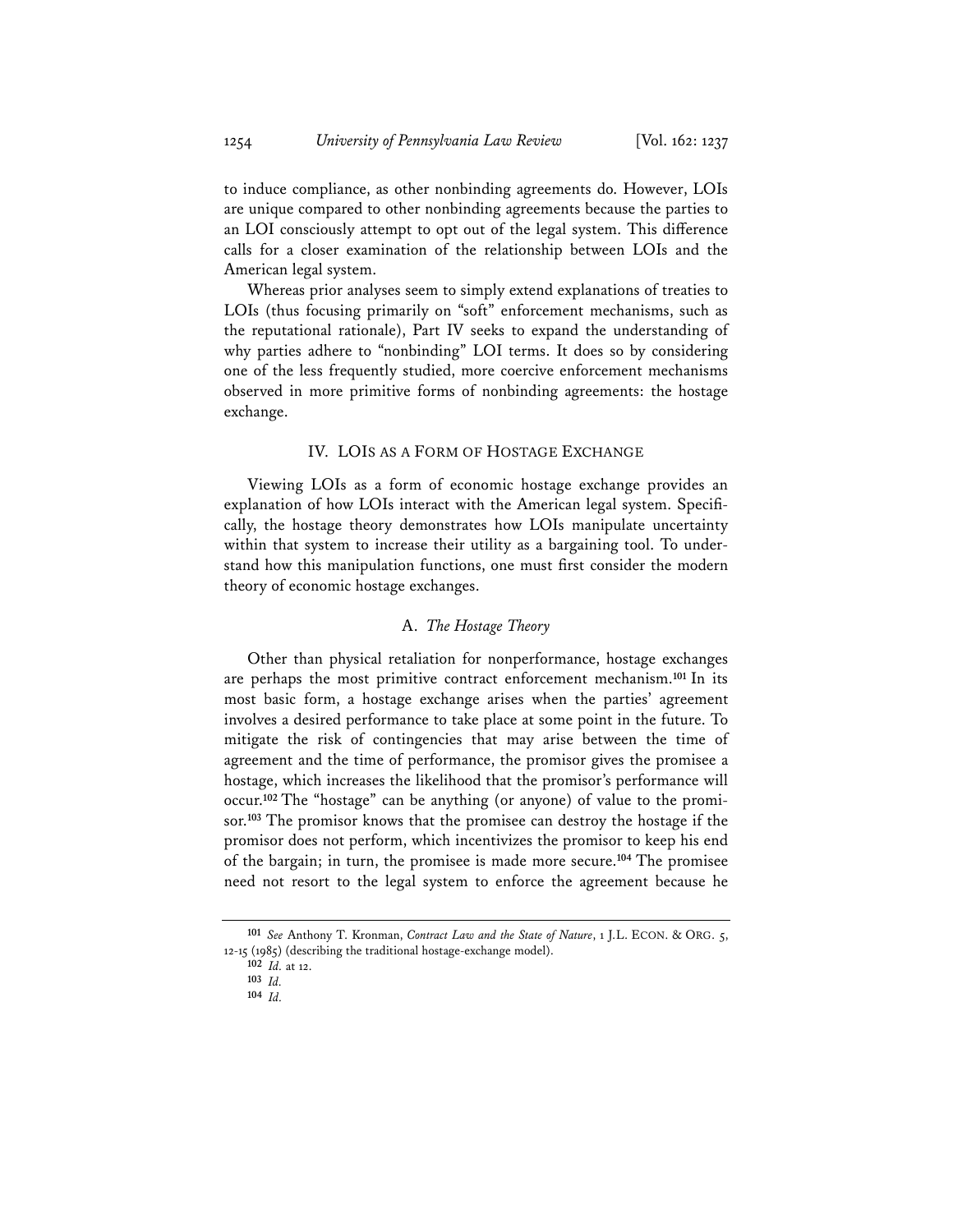possesses both a coercive means for inducing compliance and a means for punishing noncompliance. By providing a hostage, the promisor's commitment becomes more credible.

In 1983, Oliver Williamson first elaborated the theory that hostage exchanges are used in modern commerce to create credible commitments.**<sup>105</sup>** According to Williamson, credible commitments are made when parties perform reciprocal acts designed to "safeguard a relationship."**<sup>106</sup>** He posited that economic hostage exchanges are a form of reciprocal act, the use of which "is widespread and economically important," despite the fact that hostage exchanges are often viewed as "a quaint concept with little or no practical importance to contemporary contracting." **<sup>107</sup>** Furthermore, he explained that this perception has arisen from the "convenient," but false, assumption that "the legal system [always] enforces promises in a knowledgeable, sophisticated, and low-cost way."**<sup>108</sup>** Ignored by "legal centralists," "additional or alternative modes of governance have arisen" in response to inefficiencies in the legal system, and modern commerce is replete with "bilateral efforts to create and offer hostages."**<sup>109</sup>**

The effect of the hostage exchange is to "protect contracts against expropriation" by expanding a contractual relationship through the creation of a "mutual reliance relation."**<sup>110</sup>** The parties create a state of reciprocal exposure by "credibly 'tieing [their] hands.'"**<sup>111</sup>** Each party does so by providing the other with a means of extracting value in the event of noncompliance. Despite traditional notions of the hostage-exchange scenario, Williamson explained that modern economic hostage exchanges do not occur because a stronger party demands something of the weaker party; rather, the exchange serves efficiency purposes and "is in the mutual interest of the parties."**<sup>112</sup>**

Williamson's key insight is that the efforts made by one party to adhere to an agreement are influenced by their counterparty's incentives.**<sup>113</sup>** To

**<sup>105</sup>** *See generally* Oliver E. Williamson, *Credible Commitments: Using Hostages to Support Exchange*, 73 AM. ECON. REV. 519 (1983) (presenting the modern hostage-exchange model).

**<sup>106</sup>** *Id.* at 519.

**<sup>107</sup>** *Id.* at 537.

**<sup>108</sup>** *Id.* at 519.

**<sup>109</sup>** *Id.*

**<sup>110</sup>** *Id.* at 528 (italics omitted).

**<sup>111</sup>** *Id.* at 519; *see also* Erin Anderson & Barton Weitz, *The Use of Pledges to Build and Sustain Commitment in Distribution Channels*, 29 J. MARKETING RES. 18, 20 (1992) (explaining "how parties can paradoxically strengthen a relationship by 'tying their hands'").

**<sup>112</sup>** *See* Williamson, *supra* note 105, at 538.

**<sup>113</sup>** *See id*. at 520; *see also* Christina Ahmadjian & Joanne Oxley, *Using Hostages to Support Exchange: Dependence Balancing and Partial Equity Stakes in Japanese Automotive Supply Relationships*, 22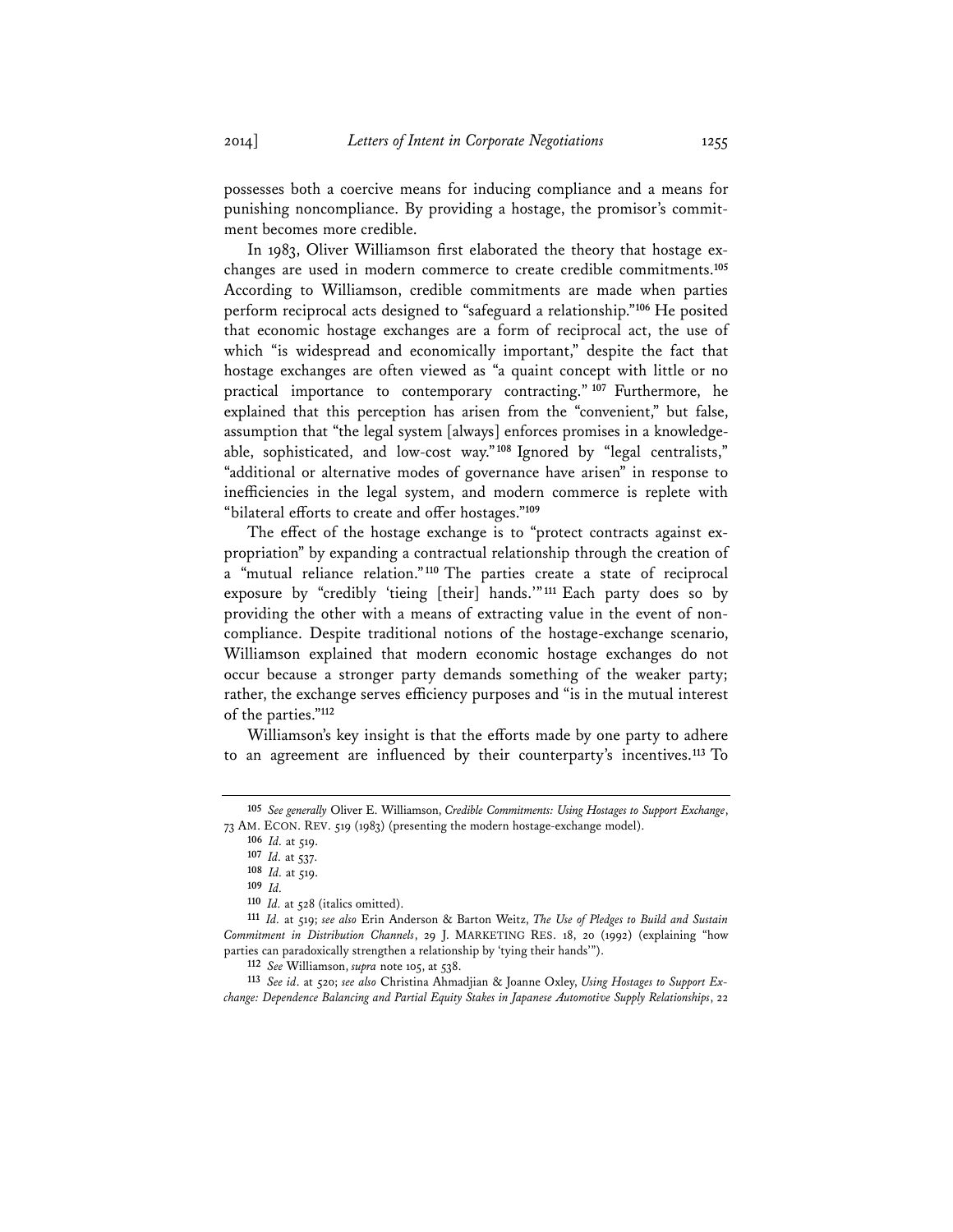describe the effect more plainly, posting a hostage gives party *A* an incentive to invest fully in the relationship and adhere to the preliminary agreement—an incentive that is observable by party *B*. Accordingly, party *B* may invest fully in the relationship, knowing that party *A*'s performance is more likely. Although Williamson's analysis focuses on investments specific to the context of buyer–supplier relationships, he acknowledged at the outset that economic hostage exchanges are "widespread."**<sup>114</sup>** He also recognized that a party's incentive to safeguard bilateral contracts through hostage exchanges "is a function of the efficacy of court adjudication" in the sort of transaction involved.**<sup>115</sup>** Thus, when courts are incapable of effectively adjudicating claims related to a particular type of transaction, parties to those transactions are more likely to use hostage exchanges to safeguard their agreement.

### B. *LOIs as a Form of Hostage Exchange*

Precontractual agreements present an ideal scenario for hostage exchanges because American courts have struggled to effectively enforce them. Negotiating parties in a precontractual situation often desire a credible commitment that their counterparties will invest fully in the relationship. This desire is often expressed in LOIs through terms requiring that the parties use "best efforts" or negotiate "in good faith" to consummate a final deal. However, these terms carry little practical effect because courts are not realistically capable of enforcing them. Courts cannot be expected to accurately reconstruct the negotiation process ex post and determine whether a party used "best efforts" or acted with subjective "good faith." But by exchanging hostages, parties in precontractual negotiations are able to achieve the result sought through "good faith" and "best efforts" clauses: a credible commitment that they are mutually invested in the relationship. An LOI permits such a hostage exchange to occur.

How do LOIs create this economic hostage exchange? In the traditional hostage-exchange scenario, party *A* gives something of value to party *B*, which *B* may destroy if *A* does not live up to his end of the bargain. In the LOI scenario, party *A* gives party *B* the right to sue based on the LOI if *A* does not comply with its terms. Party *B* gives party *A* a reciprocal right by also committing to the LOI. Even if the parties do not intend the LOI to be binding, case law demonstrates that there is no assurance this intent will

J.L. ECON. & ORG. 213, 215 (2006) (summarizing the key insights of Williamson's hostageexchange model).

**<sup>114</sup>** *See* Williamson, *supra* note 105, at 537.

**<sup>115</sup>** *Id.* at 521.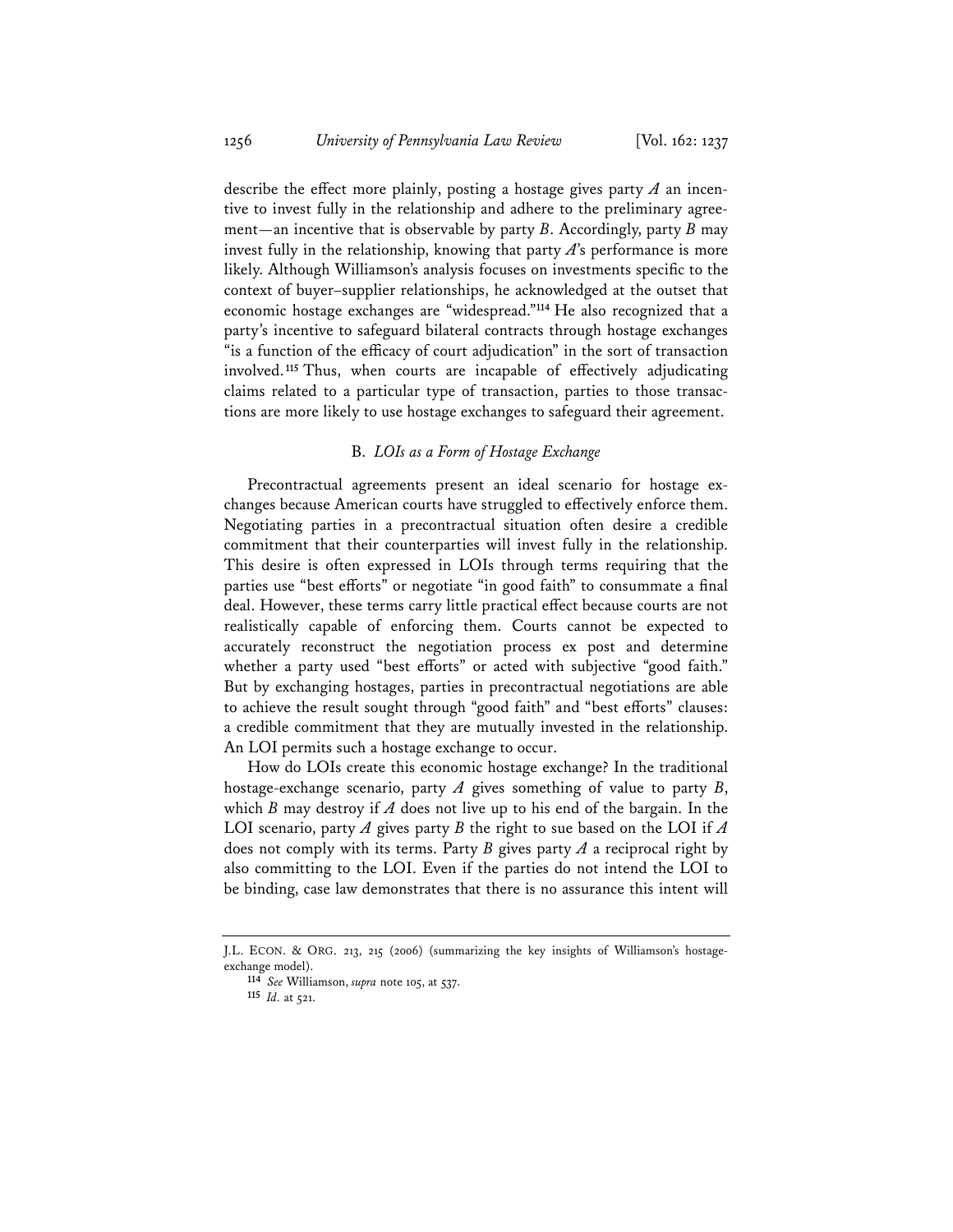be recognized by a court. Thus, each side exposes itself to the possibility of uncertain legal repercussions for noncompliance. In this way, an LOI expands the parties' relationship by creating a state of reciprocal exposure. While the parties are not bound by a formal contract, they are left with a higher level of commitment to the relationship than they had prior to signing the LOI. Walking away without fear of consequence is no longer an option—an LOI permanently changes each party's calculus in assessing whether to terminate negotiations.

Of course, that calculus is not easy to assess. Neither party to an LOI knows the precise value of the hostage they hold because the legal system makes the effect of an LOI uncertain, as the discussion in Section I.B explains. If one party sues on the LOI—assuming an expected-value analysis**<sup>116</sup>** is conducted—the probability of an adverse ruling to either side is effectively 50%. This probability presents no challenge to an expectedvalue calculation itself, but the difficulty of ascribing values to the possible range of outcomes makes reliance on the expected-value calculation more troublesome. The case law summarized in subsection I.B.3 demonstrates that the range of possible damages awards in a dispute over an LOI is particularly wide, which changes the perceived risk of noncompliance.**<sup>117</sup>** The effect of this extreme legal uncertainty is that noncompliance with the LOI appears riskier to both sides, which in turn makes it more likely the parties will comply with the terms of the agreement.**<sup>118</sup>**

A simple illustration may clarify this point. Assume that party *A* and party *B* are negotiating a merger. They sign an LOI agreeing to the price and transactional form, yet leave major terms to be decided. The LOI also contains stated obligations for the parties to continue negotiations "in good faith" and use their "best efforts" to consummate the deal. If party *C* approaches party *A* with a more favorable offer, how would party *A* assess its ability to walk away from negotiations with party *B* in light of the LOI already in place? Table 1 provides a possible summary:

**<sup>116</sup>** *See* Joseph A. Grundfest & Peter H. Huang, *The Unexpected Value of Litigation: A Real Options Perspective*, 58 STAN. L. REV. 1267, 1272-73 (2006) (providing a summary of the basic expected-value model in the context of litigation).

**<sup>117</sup>** *See* P.V. Viswanath, *Risk and Return*, PACE U., http://webpage.pace.edu/pviswanath/notes/ corpfin/risknret.html (last visited Mar. 22, 2014) (explaining the relationship between risk and the variance in possible returns).

**<sup>118</sup>** This assumes that both parties are risk averse.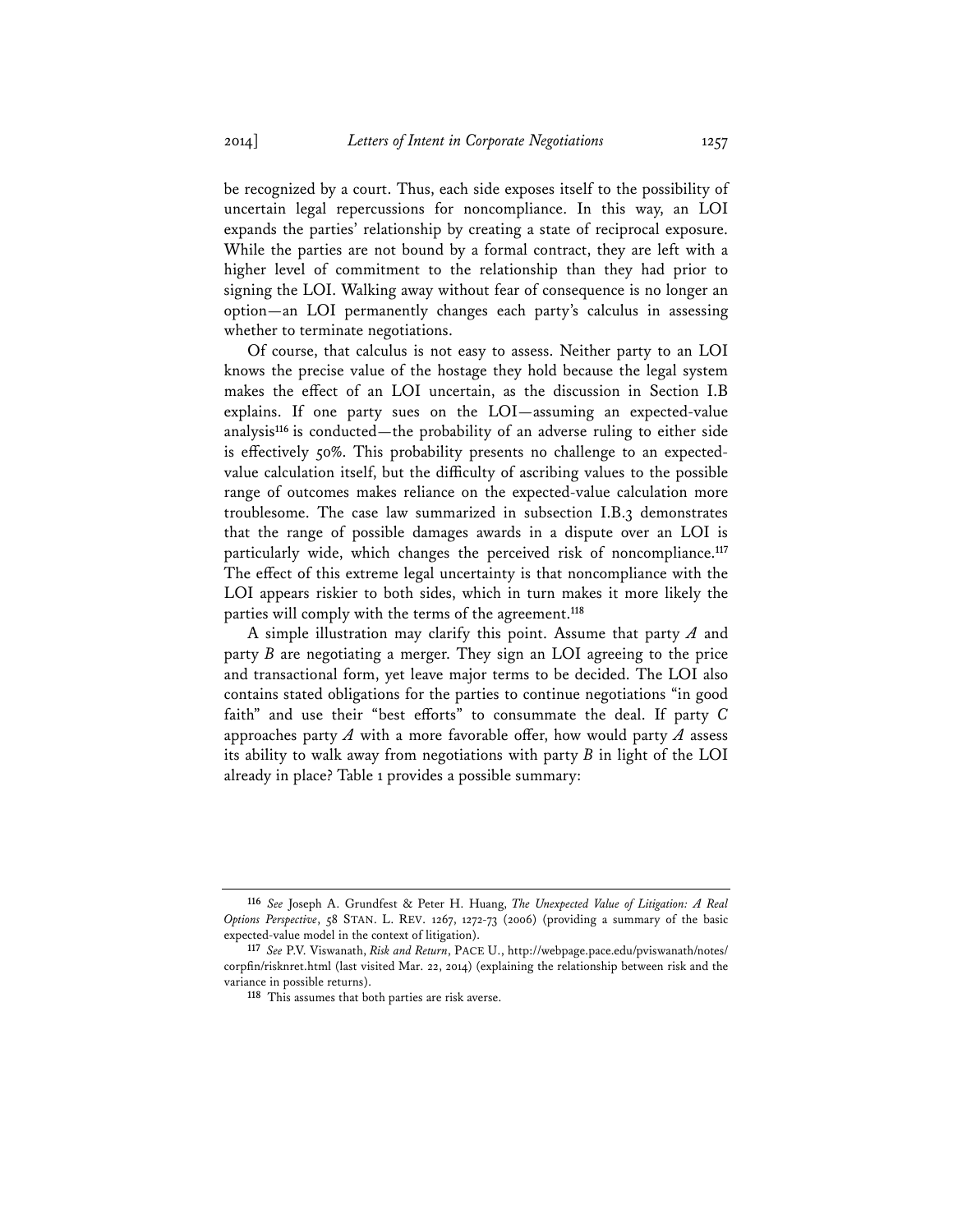| Scenario                                                               | Probability | Cost         | Expected<br>Cost |
|------------------------------------------------------------------------|-------------|--------------|------------------|
| (1) Party B does not sue on the LOI.                                   | 70%         | \$0          | \$Ο              |
| (2) Party B sues on the LOI, and the<br>court finds it is not binding. | 15%         | \$0          | \$0              |
| (3) Party B sues on the LOI, and the<br>court finds it is binding.     | 15%         | \$10 million | $$1.5$ million   |
| Total                                                                  |             |              | \$1.5 million    |
|                                                                        |             |              |                  |

#### **Table 1: Party** *A***'s Assessment**

Therefore, assuming the values above can be predicted with accuracy, party  $A$  has posted an economic hostage of \$1.5 million by signing the LOI. To walk away from negotiations with party *B*, not only would party *C*'s offer need to be at least \$1.5 million more attractive than the deal with party *B*, but party *A* would also need to have considerable confidence in the expected cost of Scenario 3 before it could rely on its comparison of both options.

But valuing Scenario 3 is not as simple as the example above may suggest. Clearly defined legal entitlements provide parties with "bargaining chips" that permit a reliable comparison of strategic alternatives.**<sup>119</sup>** However, when rules of law yield uncertain outcomes, parties cannot accurately estimate the value of their legal entitlements, and outcomes become increasingly subject to the "unfettered discretion" of the court.**<sup>120</sup>** In these cases, ascribing reliable values to the components of the expected-value calculation becomes extremely difficult. In the case of LOIs, the challenge is compounded by the wide range of possible damage awards available to litigants. This variance increases the perceived riskiness of noncompliance; therefore, noncompliance becomes less attractive to risk-averse parties.**<sup>121</sup>**

For example, suppose in the example above that instead of a single Scenario 3 with a 15% probability of occurring, there were instead 15 separate scenarios (Scenarios 3 through 17), each with a 1% probability of occurring. Suppose that the cost in Scenario 3 is \$3 million, and the cost increases by \$1 million in each scenario to a maximum of \$17 million in Scenario 17. While the

**<sup>119</sup>** *See, e.g.*, Robert H. Mnookin & Lewis Kornhauser, *Bargaining in the Shadow of the Law: The Case of Divorce*, 88 YALE L.J. 950, 968-69 (1979) ("The legal rules governing alimony, child support, marital property, and custody give each parent certain claims based on what each would get if the case went to trial.").

**<sup>120</sup>** Anthony D'Amato, *Legal Uncertainty*, 71 CALIF. L. REV. 1, 6 (1983).

**<sup>121</sup>** *See* Peter Carr & Liuren Wu, *Variance Risk Premiums*, 22 REV. FIN. STUD. 1311, 1312-13 (2009) (explaining that an increase in variance also produces an increase in risk).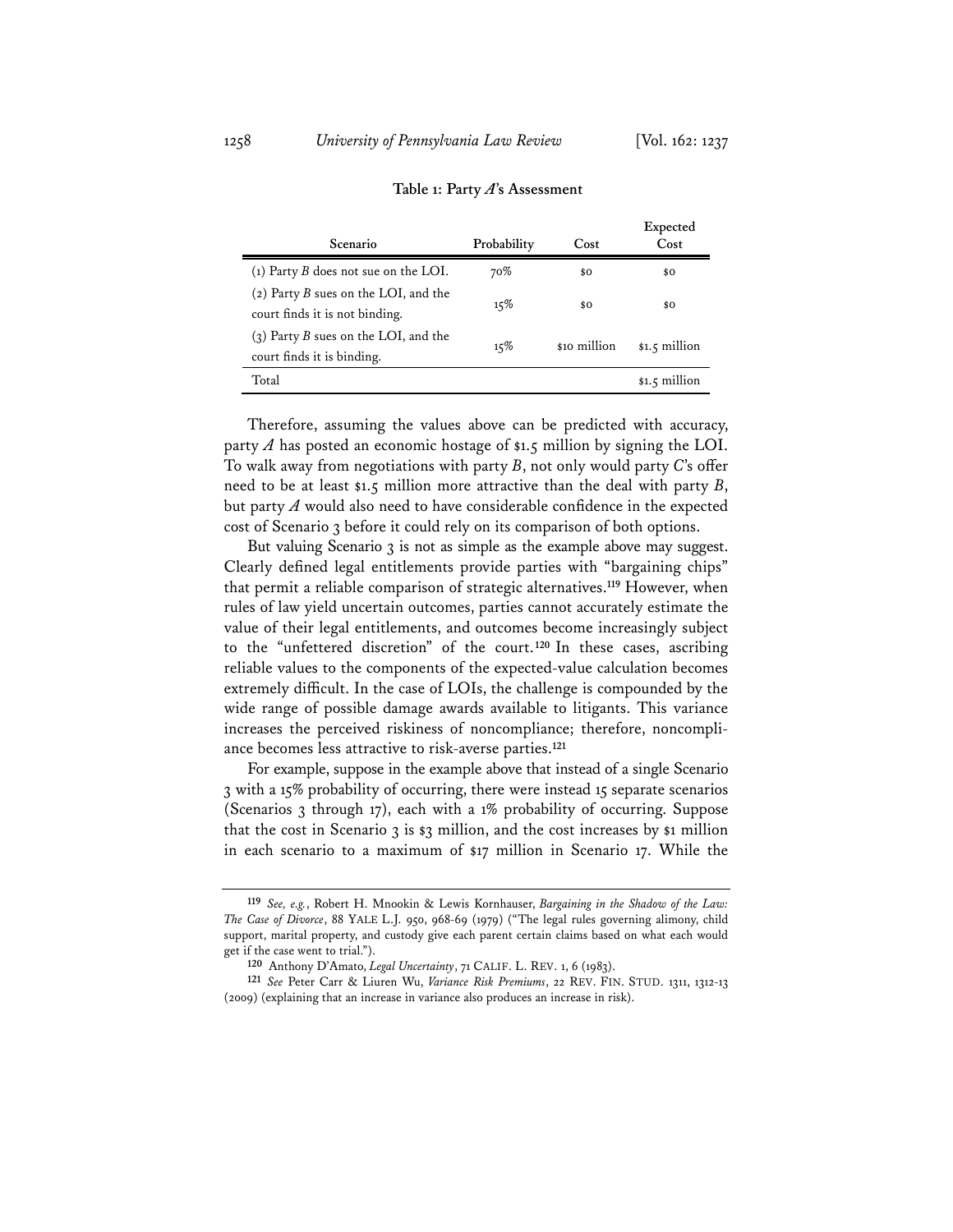expected cost of breach would remain \$1.5 million, the increased range of possible outcomes would appear to render a breach riskier, and therefore less attractive to risk-averse actors. Faced with such a scenario, party *A* will discount the expected value of a deal with party *C* to reflect this increased risk.**122** The LOI has effectively destroyed any perceived value of noncompliance. Strategic behavior has now become more difficult and less attractive, and ultimately, the parties are more likely to adhere to the LOI. This result, with its reciprocal effect on both parties, is possible precisely because of the legal uncertainty surrounding LOIs.**<sup>123</sup>**

In effect, LOIs' most beneficial quality—that they make final deals more likely to occur—results from what lawyers perceive to be their most unattractive quality: their legal uncertainty. As has been demonstrated, an LOI manipulates this legal uncertainty to make strategic behavior more difficult, to align the parties' interests, and to make a final deal more likely. This conclusion is supported by an economic analysis using a hostage-exchange model.

### **CONCLUSION**

LOIs are fraught with contradiction. They are loved, yet hated; binding, yet nonbinding; beneficial, yet "ruinous." This Comment expands the understanding of how these contradictory devices operate by viewing them through the lens of the hostage-exchange theory. This theory provides a much-needed explanation of how LOIs interact with the American legal system, despite that system's inability to deal with them in a consistent way.

**<sup>122</sup>** *See* Grundfest & Huang, *supra* note 116, at 1272-73 (explaining that increased risk or uncertainty of a future return is expressed through changes in the relevant discount rate).

**<sup>123</sup>** The conclusion that legal uncertainty limits a party's ability to act strategically is recognized in other bargaining theories. For example, theorists frequently state that effective negotiators begin negotiations with a concept of what they can hope for if the parties fail to reach an agreement. This is called the party's "Best Alternative to a Negotiated Agreement" (BATNA). *See* Benjamin L. Snowden, Student Article, *Bargaining in the Shadow of Uncertainty: Understanding the Failure of the ACF and ACT Compacts*, 13 N.Y.U. ENVTL. L.J. 134, 173 (2005) (describing the BATNA concept and how it affects parties' behavior in a negotiation). When litigation is a potential result of failed negotiations, knowledge of background law is critical to a party's determination of its BATNA. *Id.* at 186. But when background law is highly uncertain—as is the law surrounding LOIs—a reliable BATNA cannot be determined, and a party is thus restrained in its ability to know whether walking away from negotiations would be more beneficial than continuing to negotiate. *Id.* This reduces the ability to act strategically. In other words, highly uncertain background law makes an "efficient breach" assessment extremely difficult to perform. *See* Richard R.W. Brooks & Warren F. Schwartz, *Legal Uncertainty, Economic Efficiency, and the Preliminary Injunction Doctrine*, 58 STAN. L. REV. 381, 406 (2005) (finding, in the context of preliminary injunctions, that efficient breach is more difficult to rely on when the legal rule is less clear).